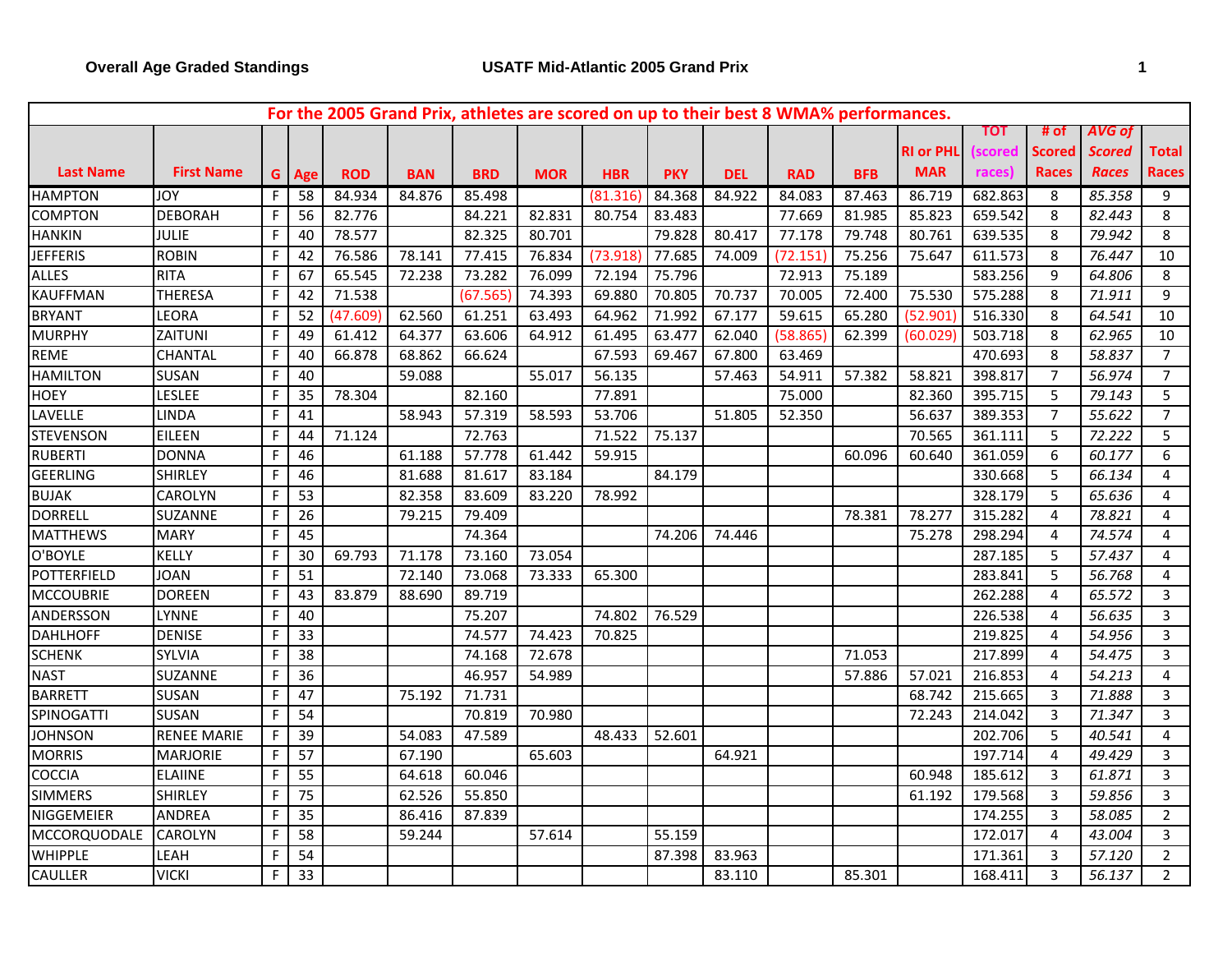| MACMILLAN         | <b>ANNETTE</b>  | F | 60              |        |        |        | 83.274 |        |        |        |        |        | 81.970 | 165.244 | $\overline{2}$ | 82.622 | $\overline{2}$ |
|-------------------|-----------------|---|-----------------|--------|--------|--------|--------|--------|--------|--------|--------|--------|--------|---------|----------------|--------|----------------|
| <b>JENKINS</b>    | <b>GLORIA</b>   | F | 67              |        |        | 81.401 | 83.076 |        |        |        |        |        |        | 164.477 | 3              | 54.826 | 2              |
| <b>KNOTHE</b>     | <b>LYNN</b>     | F | 27              | 78.408 |        | 79.599 |        |        |        |        |        |        |        | 158.007 | 3              | 52.669 | $\overline{2}$ |
| <b>BELLAIRE</b>   | <b>CHERYL</b>   | F | 46              |        |        | 78.769 |        |        | 78.444 |        |        |        |        | 157.213 | 3              | 52.404 | $\overline{2}$ |
| <b>TORPEY</b>     | <b>JANICE</b>   | F | 42              |        |        | 79.883 |        |        |        |        |        |        | 75.190 | 155.073 | $\overline{2}$ | 77.537 | $\overline{2}$ |
| WARSING           | <b>ANN</b>      |   | 63              |        | 71.488 |        |        |        |        |        |        | 71.228 |        | 142.716 | 3              | 47.572 | $\overline{2}$ |
| <b>JANSEN</b>     | <b>POLLY</b>    |   | 30              |        |        |        | 69.908 |        | 69.399 |        |        |        |        | 139.307 | 3              | 46.436 | $\overline{2}$ |
| WIETLISBACH       | <b>MISSY</b>    | F | 42              |        |        |        |        | 66.818 | 72.326 |        |        |        |        | 139.144 | $\overline{3}$ | 46.381 | $\overline{2}$ |
| <b>MCCARTHY</b>   | <b>DAWN</b>     | F | 38              |        |        |        |        | 64.286 |        |        |        |        | 67.688 | 131.974 | $\overline{2}$ | 65.987 | $\overline{2}$ |
| PETRAGLIA         | <b>DARIA</b>    |   | 37              |        |        |        | 65.480 |        |        |        |        |        | 63.436 | 128.916 | $\overline{2}$ | 64.458 | $\overline{2}$ |
| LEVY              | <b>SUSAN</b>    |   | 64              |        | 64.196 |        |        |        |        |        |        |        | 63.828 | 128.024 | $\overline{2}$ | 64.012 | $\overline{2}$ |
| AFFLECK           | <b>JOAN</b>     |   | 45              |        | 62.299 |        |        |        |        | 65.053 |        |        |        | 127.352 | 3              | 42.451 | $\overline{2}$ |
| <b>BROPHY</b>     | COLLEEN         | F | 25              | 63.541 |        |        |        |        |        |        |        |        | 60.953 | 124.494 | $\overline{2}$ | 62.247 | $\overline{2}$ |
| COONEY            | <b>GRETCHEN</b> | F | 44              | 61.765 |        |        |        |        |        |        | 62.655 |        |        | 124.420 | 3              | 41.473 | $\overline{2}$ |
| MISINKAVITCH      | <b>SASHA</b>    | F | 24              | 62.526 |        |        |        |        |        |        |        |        | 59.677 | 122.203 | $\overline{2}$ | 61.102 | $\overline{2}$ |
| <b>WEBB</b>       | <b>CYNTHIA</b>  | F | 50              | 56.897 |        |        |        |        |        |        | 62.121 |        |        | 119.018 | 3              | 39.673 | $\overline{2}$ |
| ZYSKOWSKI         | <b>DEBRA</b>    | F | 46              | 60.514 |        | 57.048 |        |        |        |        |        |        |        | 117.562 | 3              | 39.187 | $\overline{2}$ |
| <b>GORDON</b>     | ANGELA          |   | 41              |        |        |        |        |        | 60.013 |        |        | 55.158 |        | 115.171 | 3              | 38.390 | $\overline{2}$ |
| <b>HALASEK</b>    | <b>JANET</b>    |   | 60              |        |        | 52.417 |        | 50.000 |        |        |        |        |        | 102.417 | 3              | 34.139 | $\overline{2}$ |
| <b>KAMPF</b>      | EILEEN          | F | 46              |        |        |        |        |        |        |        |        | 47.027 | 48.687 | 95.714  | $\overline{2}$ | 47.857 | $\overline{2}$ |
| <b>FOLZER</b>     | SANDRA          | F | 66              |        |        |        |        |        | 88.424 |        |        |        |        | 88.424  | $\overline{2}$ | 44.212 | $\mathbf{1}$   |
| <b>REDDY</b>      | <b>VEENA</b>    |   | $\overline{26}$ |        |        | 87.036 |        |        |        |        |        |        |        | 87.036  | $\overline{2}$ | 43.518 | $\mathbf{1}$   |
| <b>NDEREBA</b>    | ANASTASIA       |   | 30              |        |        |        |        | 85.734 |        |        |        |        |        | 85.734  | $\overline{2}$ | 42.867 | $\mathbf{1}$   |
| <b>DARCY</b>      | JENNA           |   | 23              |        |        |        |        |        |        |        |        |        | 85.655 | 85.655  | $\mathbf{1}$   | 85.655 | $\mathbf{1}$   |
| <b>WAKIM</b>      | <b>ROBERTA</b>  |   | 42              |        |        |        |        |        | 83.527 |        |        |        |        | 83.527  | 2              | 41.764 | 1              |
| LUZADER           | <b>TERRY</b>    | F | 44              |        | 83.465 |        |        |        |        |        |        |        |        | 83.465  | 2              | 41.733 | $\mathbf{1}$   |
| PERRI             | <b>VICTORIA</b> | F | 13              |        |        |        |        |        |        |        |        |        | 81.029 | 81.029  | $\mathbf{1}$   | 81.029 | $\mathbf{1}$   |
| <b>BRILL</b>      | <b>DEIDRE</b>   | F | 28              |        |        |        |        |        |        | 77.258 |        |        |        | 77.258  | $\overline{2}$ | 38.629 | $\mathbf{1}$   |
| <b>FISK</b>       | <b>PAMELA</b>   | F | 60              |        |        | 76.438 |        |        |        |        |        |        |        | 76.438  | $\overline{2}$ | 38.219 | $\mathbf{1}$   |
| <b>MICHAILOVA</b> | LARISA          |   | 36              |        |        |        |        |        |        |        |        |        | 75.369 | 75.369  | $\mathbf{1}$   | 75.369 | $\mathbf{1}$   |
| <b>MESA</b>       | <b>CLARISSE</b> |   | 23              |        |        |        |        |        | 74.124 |        |        |        |        | 74.124  | 2              | 37.062 | $\mathbf{1}$   |
| <b>PARRISH</b>    | <b>AMANDA</b>   | F | 23              |        |        |        |        |        | 73.267 |        |        |        |        | 73.267  | $\overline{2}$ | 36.634 | $\mathbf{1}$   |
| MCFARLAND         | <b>MARY PAT</b> | F | 41              |        |        |        |        |        | 71.894 |        |        |        |        | 71.894  | $\overline{2}$ | 35.947 | $\mathbf{1}$   |
| D'ALONZO          | <b>JOAN</b>     | F | 46              |        |        |        |        |        |        | 71.669 |        |        |        | 71.669  | $\overline{2}$ | 35.835 | $\mathbf{1}$   |
| <b>MONTGOMERY</b> | <b>CAROL</b>    |   | 70              |        |        | 70.591 |        |        |        |        |        |        |        | 70.591  | $\overline{2}$ | 35.296 | $\mathbf{1}$   |
| <b>GOLDBERG</b>   | <b>GWEN</b>     |   | $\overline{35}$ |        |        | 69.257 |        |        |        |        |        |        |        | 69.257  | $\overline{2}$ | 34.629 | $\mathbf{1}$   |
| <b>CENTENO</b>    | MILLIE          |   | 35              |        |        |        |        |        |        |        |        |        | 68.900 | 68.900  | $\mathbf{1}$   | 68.900 | $\mathbf{1}$   |
| RACHKO            | ANNIE           |   | 15              |        |        |        |        |        | 67.294 |        |        |        |        | 67.294  | 2              | 33.647 | $\mathbf{1}$   |
| LESSER            | <b>CONNIE</b>   | F | 63              |        |        | 67.002 |        |        |        |        |        |        |        | 67.002  | $\overline{2}$ | 33.501 | $\mathbf{1}$   |
|                   |                 |   |                 |        |        |        |        |        |        |        |        |        |        |         |                |        |                |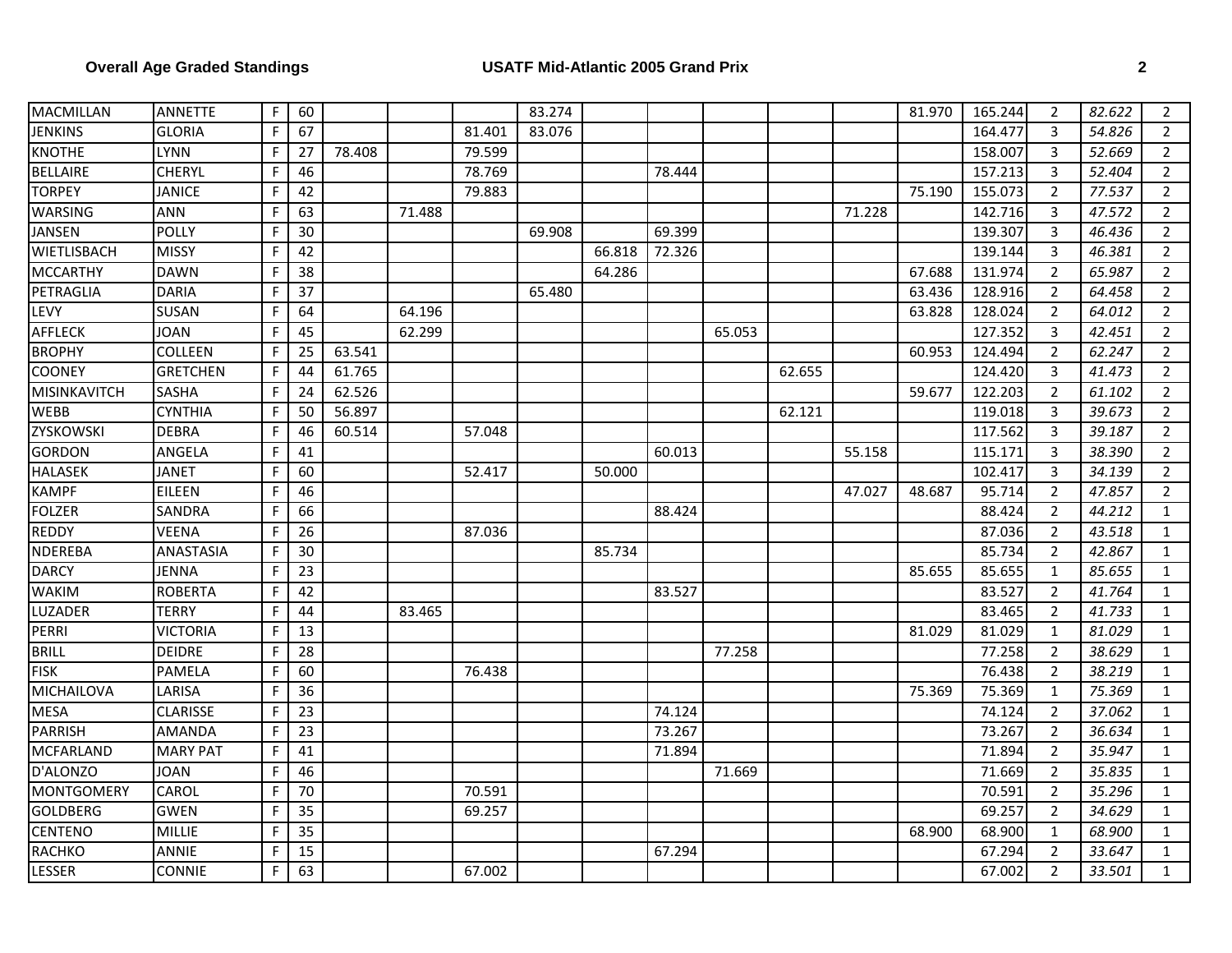| <b>CULNANE</b>    | LORI             | F | 45 |        |        |        |  |        |        |  | 66.544 | 66.544 | 1              | 66.544 |  |
|-------------------|------------------|---|----|--------|--------|--------|--|--------|--------|--|--------|--------|----------------|--------|--|
| <b>HESS</b>       | <b>RACHEL</b>    |   | 16 |        |        |        |  | 65.948 |        |  |        | 65.948 | 2              | 32.974 |  |
| <b>ROHRBECK</b>   | <b>STACEY</b>    |   | 46 |        |        |        |  |        |        |  | 64.769 | 64.769 | 1              | 64.769 |  |
| <b>MONTANA</b>    | <b>CONNIE</b>    |   | 41 | 63.956 |        |        |  |        |        |  |        | 63.956 | 2              | 31.978 |  |
| <b>SCHMUCKLER</b> | <b>MARGARAET</b> |   | 68 |        |        | 63.653 |  |        |        |  |        | 63.653 | 2              | 31.827 |  |
| <b>REXON</b>      | <b>ELIZABETH</b> |   | 37 |        |        | 63.376 |  |        |        |  |        | 63.376 | 2              | 31.688 |  |
| <b>KOPENITZ</b>   | <b>JENNIFER</b>  |   | 16 |        |        |        |  | 62.705 |        |  |        | 62.705 | 2              | 31.353 |  |
| HADDEN            | <b>KATHY</b>     |   | 54 |        |        | 62.188 |  |        |        |  |        | 62.188 | 2              | 31.094 |  |
| <b>HUBBARD</b>    | APRIL            |   | 60 |        |        |        |  |        | 61.986 |  |        | 61.986 | 2              | 30.993 |  |
| FELDMAN           | <b>GRETA</b>     |   | 13 |        | 61.399 |        |  |        |        |  |        | 61.399 | $\overline{2}$ | 30.700 |  |
| <b>GROSSMAN</b>   | <b>JANET</b>     |   | 55 |        |        | 59.138 |  |        |        |  |        | 59.138 | 2              | 29.569 |  |
| <b>DELGUERCIO</b> | <b>AUDREY</b>    |   | 53 |        |        | 54.403 |  |        |        |  |        | 54.403 | 2              | 27.202 |  |
| <b>CRAMER</b>     | <b>ELYSE</b>     |   | 50 |        |        | 54.354 |  |        |        |  |        | 54.354 | 2              | 27.177 |  |
| <b>JOYCE</b>      | <b>JOYCE</b>     |   | 55 |        |        | 44.350 |  |        |        |  |        | 44.350 | 2              | 22.175 |  |
| <b>FULLER</b>     | <b>REGINA</b>    |   | 52 |        |        | 44.241 |  |        |        |  |        | 44.241 | 2              | 22.121 |  |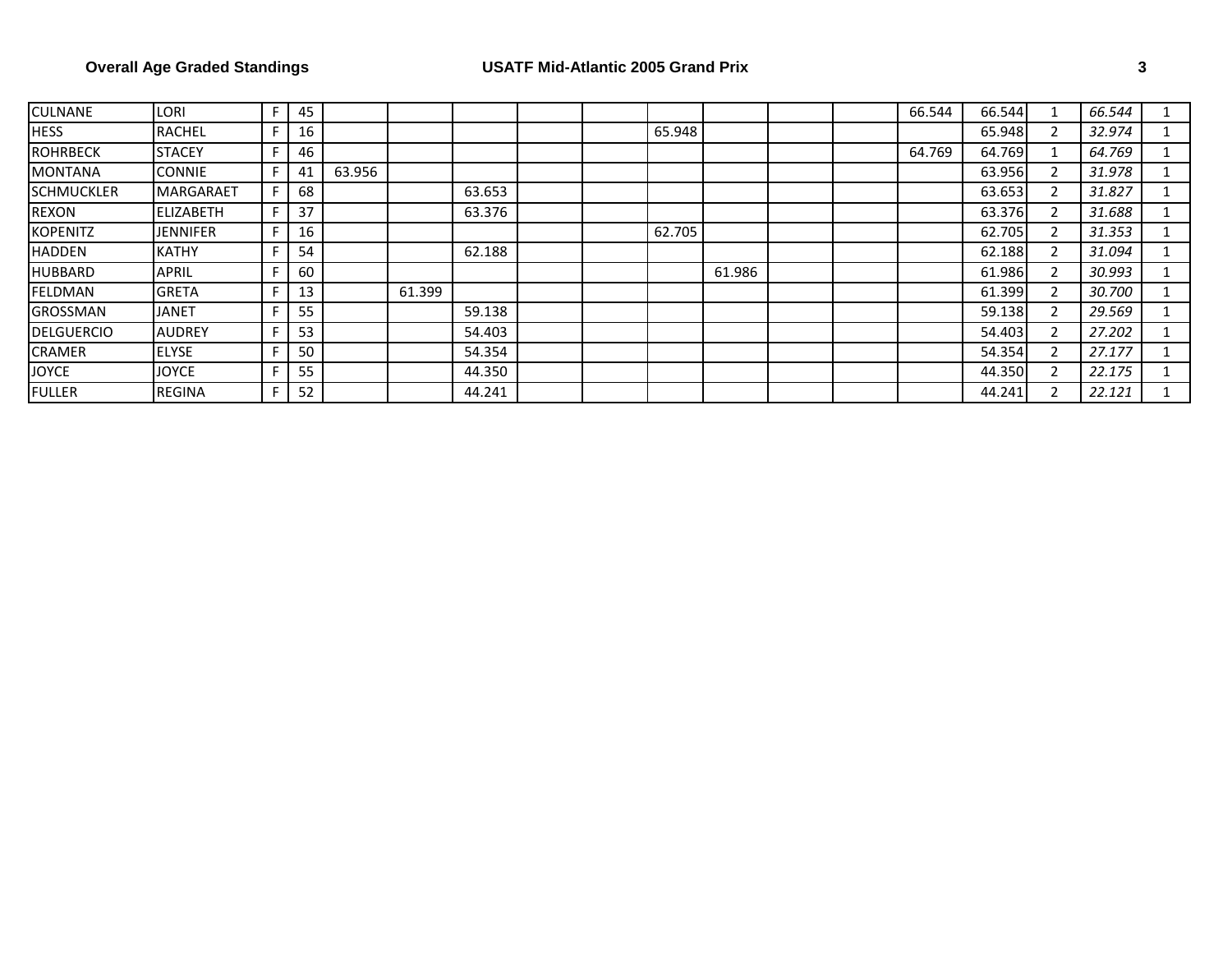## **Overall Age Graded Standings USATF Mid-Atlantic 2005 Grand Prix 4**

| RI or PHL<br><b>Scored</b><br>Scored<br>Total<br>scored<br><b>Last Name</b><br><b>First Name</b><br><b>MAR</b><br><b>Races</b><br>Races<br><b>BRD</b><br><b>MOR</b><br><b>PKY</b><br><b>DEL</b><br><b>RAD</b><br><b>BFB</b><br>races)<br>Races<br>G<br><b>ROD</b><br><b>BAN</b><br><b>HBR</b><br>Age<br><b>JAMES</b><br><b>DAVID</b><br>87.037<br>83.887<br>83.979<br>84.324<br>676.059<br>8<br>84.507<br>M<br>53<br>(79.228)<br>84.846<br>83.802<br>82.294<br>85.890<br>(81.655)<br>10<br>FLANAGAN<br>83.235<br>83.292<br>84.215<br>84.362<br>80.784<br>84.371<br>666.492<br>8<br>83.312<br>10<br>JIM<br>M<br>67<br>(79.658)<br>82.131<br>84.102<br>(79.709)<br>WEBB<br><b>RICHARD</b><br>80.190<br>83.798<br>85.205<br>83.342<br>80.582<br>82.638<br>(77.212)<br>(79.787<br>81.346<br>657.901<br>8<br>82.238<br>M<br>60<br>80.800<br>10<br><b>GREEN JR</b><br><b>NORMAN</b><br>M<br>72<br>80.789<br>83.401<br>80.778<br>84.712<br>(80.433)<br>81.792<br>8<br>82.156<br>9<br>82.892<br>81.069<br>81.818<br>657.25<br><b>KAUFFMAN</b><br>82.958<br>82.510<br>8<br>81.363<br>9<br>WM LEE<br>M<br>47<br>81.672<br>80.866<br>(78.481<br>80.148<br>81.610<br>79.521<br>81.616<br>650.901<br>TAGGART<br><b>ROBERT</b><br>80.533<br>82.530<br>82.528<br>79.510<br>80.991<br>81.924<br>80.400<br>81.950<br>650.366<br>8<br>81.296<br>8<br>M<br>64<br>79.841<br>80.899<br>81.431<br>8<br>10<br>SARVER<br>JOE<br>M<br>47<br>81.990<br>81.892<br>(78.447<br>80.522<br>81.102<br>79.345<br>(76.445)<br>647.022<br>80.878<br>GREG<br>78.895<br>80.925<br>78.323<br>8<br>9<br>VITALI<br>48<br>78.264<br>81.113<br>80.000<br>(76.948<br>80.485<br>81.756<br>639.761<br>79.970<br>M<br>8<br>10<br><b>KIRK</b><br>M<br>33<br>(70.925)<br>(74.643)<br>78.308<br>75.795<br>77.105<br>78.614<br>77.449<br>76.266<br>75.228<br>616.905<br>77.113<br>EARNEY<br>78.140<br><b>JAMES</b><br>52<br>69.846<br>73.642<br>79.842<br>75.743<br>76.297<br>78.658<br>67.509<br>596.507<br>8<br>74.563<br>8<br><b>BERGER</b><br>M<br>74.970<br>TERRY<br>74.331<br>75.405<br>73.038<br>591.361<br>73.920<br>KELLY<br>35<br>(69.125)<br>74.412<br>74.413<br>71.010<br>74.194<br>74.558<br>8<br>9<br>M<br>71.003<br>75.274<br>Louis<br>60<br>74.806<br>72.194<br>74.330<br>72.604<br>(69.355)<br>74.185<br>588.831<br>8<br>73.604<br>10<br>SARIEGO<br>M<br>(67.187)<br>74.435<br><b>DAVID</b><br>8<br><b>BERGER</b><br>M<br>27<br>70.148<br>73.834<br>73.119<br>(63.378)<br>69.892<br>73.295<br>73.177<br>72.072<br>75.070<br>580.607<br>72.576<br>10<br>(65.832<br>$\overline{7}$<br>$\overline{7}$<br><b>HINES</b><br>PAUL<br>50<br>80.760<br>83.883<br>84.339<br>79.940<br>83.992<br>80.163<br>82.037<br>575.114<br>82.159<br>M<br><b>EDWARD</b><br>51<br>69.416<br>70.714<br>72.446<br>8<br>9<br><b>MAHER</b><br>M<br>70.390<br>70.481<br>67.925<br>72.676<br>71.241<br>565.289<br>70.661<br>(67.203<br><b>HAMILTON</b><br>69.390<br>8<br><b>BRANDON</b><br>M<br>37<br>70.573<br>70.436<br>69.851<br>(66.921<br>70.200<br>69.264<br>(69.191<br>70.725<br>71.561<br>562.000<br>70.250<br>10<br>8<br><b>MCCORQUODALE</b><br><b>DAVID</b><br>M<br>60<br>67.851<br>69.811<br>70.423<br>71.459<br>71.471<br>69.682<br>71.591<br>62.283<br>554.571<br>8<br>69.321<br>80.504<br>$\overline{7}$<br>$\overline{7}$<br>KEVIN<br>M<br>76.596<br>78.929<br>77.030<br>79.556<br>79.025<br>79.930<br>551.570<br>78.796<br>FORDE<br>41<br>67.169<br>69.870<br>69.602<br>8<br>10<br><b>DURKIN</b><br>JAMES<br>(60.244)<br>(63.905<br>65.033<br>66.109<br>67.347<br>69.926<br>73.613<br>548.669<br>68.584<br>M<br>67<br>WANGLEE<br>PAUL<br>M<br>69.881<br>68.126<br>68.543<br>68.554<br>545.902<br>8<br>10<br>40<br>(63.613)<br>71.196<br>66.667<br>66.576<br>(66.018)<br>66.359<br>68.238<br><b>RORY</b><br>68.312<br>8<br><b>MCMANUS</b><br>56<br>(64.543)<br>68.232<br>66.812<br>66.381<br>68.920<br>68.083<br>65.059<br>67.334<br>539.133<br>67.392<br>10<br>M<br>(60.873)<br><b>MICKEY</b><br>78.908<br>78.360<br>77.885<br>75.085<br><b>ROSATI</b><br>42<br>73.668<br>74.850<br>78.172<br>536.928<br>8<br>67.116<br>7<br>M<br><b>HAVLICK</b><br>JOSEPH<br>77<br>(58.786)<br>64.622<br>70.819<br>66.404<br>68.041<br>68.067<br>66.393<br>66.802<br>532.954<br>8<br>66.619<br>9<br>M<br>61.806<br>9<br><b>PUFKA</b><br><b>STEVE</b><br>39<br>63.028<br>66.585<br>65.616<br>66.270<br>65.581<br>68.033<br>66.340<br>67.605<br>529.058<br>8<br>66.132<br>M<br>(59.846)<br>CROUSE<br>GIL<br>M<br>51<br>86.092<br>88.142<br>6<br>6<br>86.071<br>84.286<br>87.968<br>73.880<br>506.439<br>84.407<br>$\overline{7}$<br><b>CRAIG</b><br>M<br>50<br>83.082<br>85.714<br>84.535<br>64.226<br>82.249<br>483.772<br>6<br><b>HOLM</b><br>83.966<br>69.110<br><b>STEVE</b><br>79.556<br><b>METRAUX</b><br>M<br>40<br>80.597<br>81.441<br>79.124<br>81.201<br>81.670<br>483.589<br>6<br>80.598<br>6<br>58.997<br>62.471<br>PRABHU<br><b>MUKUND</b><br>M<br>40<br>(55.932)<br>61.579<br>58.049<br>58.906<br>59.577<br>58.488<br>61.641<br>(40.710)<br>479.708<br>8<br>59.964<br>10<br><b>SETH</b><br>M<br>55<br>62.394<br>82.988<br>84.227<br>81.590<br>473.526<br>$\overline{7}$<br>6<br><b>BERGMANN</b><br>81.936<br>80.391<br>67.647<br>PHILIP<br>59.514<br>8<br>LAVELLE<br>45<br>(53.226)<br>65.311<br>57.967<br>60.188<br>53.670<br>53.985<br>(52.773<br>56.851<br>59.127<br>466.613<br>58.327<br>10<br>M<br>$\overline{7}$<br>CARTWRIGHT<br>52<br>73.508<br><b>STEPHEN</b><br>M<br>75.587<br>79.558<br>78.051<br>77.749<br>73.833<br>458.286<br>65.469<br>6<br>$\overline{7}$<br><b>FERRANTE</b><br><b>ROBERT</b><br>39<br>75.417<br>77.249<br>75.280<br>73.618<br>74.387<br>75.509<br>64.494<br>6<br>M<br>451.460<br><b>BARKER JR</b><br><b>BRUCE</b><br>M<br>30<br>71.719<br>72.680<br>71.158<br>68.660<br>62.245<br>71.959<br>418.421<br>6<br>69.737<br>6<br>61.651<br>$\overline{7}$<br><b>MICHAEL</b><br>M<br>57.276<br>60.365<br>58.085<br>58.649<br>58.066<br>60.677<br>59.253<br>$\overline{7}$<br><b>HOCHMAN</b><br>44<br>414.769<br><b>HARRIS</b><br><b>JAMES</b><br>67.096<br>70.132<br>69.450<br>70.374<br>67.164<br>6<br>6<br>M<br>36<br>68.222<br>412.438<br>68.740<br>M<br>75<br>64.749<br>64.098<br>6<br>6<br><b>NUTT</b><br><b>PATRICK</b><br>67.486<br>66.089<br>67.197<br>68.275<br>397.894<br>66.316 |  |  |  |  |  |  |  | τοτ | # of | AVG of |  |
|---------------------------------------------------------------------------------------------------------------------------------------------------------------------------------------------------------------------------------------------------------------------------------------------------------------------------------------------------------------------------------------------------------------------------------------------------------------------------------------------------------------------------------------------------------------------------------------------------------------------------------------------------------------------------------------------------------------------------------------------------------------------------------------------------------------------------------------------------------------------------------------------------------------------------------------------------------------------------------------------------------------------------------------------------------------------------------------------------------------------------------------------------------------------------------------------------------------------------------------------------------------------------------------------------------------------------------------------------------------------------------------------------------------------------------------------------------------------------------------------------------------------------------------------------------------------------------------------------------------------------------------------------------------------------------------------------------------------------------------------------------------------------------------------------------------------------------------------------------------------------------------------------------------------------------------------------------------------------------------------------------------------------------------------------------------------------------------------------------------------------------------------------------------------------------------------------------------------------------------------------------------------------------------------------------------------------------------------------------------------------------------------------------------------------------------------------------------------------------------------------------------------------------------------------------------------------------------------------------------------------------------------------------------------------------------------------------------------------------------------------------------------------------------------------------------------------------------------------------------------------------------------------------------------------------------------------------------------------------------------------------------------------------------------------------------------------------------------------------------------------------------------------------------------------------------------------------------------------------------------------------------------------------------------------------------------------------------------------------------------------------------------------------------------------------------------------------------------------------------------------------------------------------------------------------------------------------------------------------------------------------------------------------------------------------------------------------------------------------------------------------------------------------------------------------------------------------------------------------------------------------------------------------------------------------------------------------------------------------------------------------------------------------------------------------------------------------------------------------------------------------------------------------------------------------------------------------------------------------------------------------------------------------------------------------------------------------------------------------------------------------------------------------------------------------------------------------------------------------------------------------------------------------------------------------------------------------------------------------------------------------------------------------------------------------------------------------------------------------------------------------------------------------------------------------------------------------------------------------------------------------------------------------------------------------------------------------------------------------------------------------------------------------------------------------------------------------------------------------------------------------------------------------------------------------------------------------------------------------------------------------------------------------------------------------------------------------------------------------------------------------------------------------------------------------------------------------------------------------------------------------------------------------------------------------------------------------------------------------------------------------------------------------------------------------------------------------------------------------------------------------------------------------------------------------------------------------------------------------------------------------------------------------------------------------------------------------------------------------------------------------------------------------------------------------------------------------------------------------------------------------------------------------------------------------------------------------------------------------------------------------------------|--|--|--|--|--|--|--|-----|------|--------|--|
|                                                                                                                                                                                                                                                                                                                                                                                                                                                                                                                                                                                                                                                                                                                                                                                                                                                                                                                                                                                                                                                                                                                                                                                                                                                                                                                                                                                                                                                                                                                                                                                                                                                                                                                                                                                                                                                                                                                                                                                                                                                                                                                                                                                                                                                                                                                                                                                                                                                                                                                                                                                                                                                                                                                                                                                                                                                                                                                                                                                                                                                                                                                                                                                                                                                                                                                                                                                                                                                                                                                                                                                                                                                                                                                                                                                                                                                                                                                                                                                                                                                                                                                                                                                                                                                                                                                                                                                                                                                                                                                                                                                                                                                                                                                                                                                                                                                                                                                                                                                                                                                                                                                                                                                                                                                                                                                                                                                                                                                                                                                                                                                                                                                                                                                                                                                                                                                                                                                                                                                                                                                                                                                                                                                                                                                                     |  |  |  |  |  |  |  |     |      |        |  |
|                                                                                                                                                                                                                                                                                                                                                                                                                                                                                                                                                                                                                                                                                                                                                                                                                                                                                                                                                                                                                                                                                                                                                                                                                                                                                                                                                                                                                                                                                                                                                                                                                                                                                                                                                                                                                                                                                                                                                                                                                                                                                                                                                                                                                                                                                                                                                                                                                                                                                                                                                                                                                                                                                                                                                                                                                                                                                                                                                                                                                                                                                                                                                                                                                                                                                                                                                                                                                                                                                                                                                                                                                                                                                                                                                                                                                                                                                                                                                                                                                                                                                                                                                                                                                                                                                                                                                                                                                                                                                                                                                                                                                                                                                                                                                                                                                                                                                                                                                                                                                                                                                                                                                                                                                                                                                                                                                                                                                                                                                                                                                                                                                                                                                                                                                                                                                                                                                                                                                                                                                                                                                                                                                                                                                                                                     |  |  |  |  |  |  |  |     |      |        |  |
|                                                                                                                                                                                                                                                                                                                                                                                                                                                                                                                                                                                                                                                                                                                                                                                                                                                                                                                                                                                                                                                                                                                                                                                                                                                                                                                                                                                                                                                                                                                                                                                                                                                                                                                                                                                                                                                                                                                                                                                                                                                                                                                                                                                                                                                                                                                                                                                                                                                                                                                                                                                                                                                                                                                                                                                                                                                                                                                                                                                                                                                                                                                                                                                                                                                                                                                                                                                                                                                                                                                                                                                                                                                                                                                                                                                                                                                                                                                                                                                                                                                                                                                                                                                                                                                                                                                                                                                                                                                                                                                                                                                                                                                                                                                                                                                                                                                                                                                                                                                                                                                                                                                                                                                                                                                                                                                                                                                                                                                                                                                                                                                                                                                                                                                                                                                                                                                                                                                                                                                                                                                                                                                                                                                                                                                                     |  |  |  |  |  |  |  |     |      |        |  |
|                                                                                                                                                                                                                                                                                                                                                                                                                                                                                                                                                                                                                                                                                                                                                                                                                                                                                                                                                                                                                                                                                                                                                                                                                                                                                                                                                                                                                                                                                                                                                                                                                                                                                                                                                                                                                                                                                                                                                                                                                                                                                                                                                                                                                                                                                                                                                                                                                                                                                                                                                                                                                                                                                                                                                                                                                                                                                                                                                                                                                                                                                                                                                                                                                                                                                                                                                                                                                                                                                                                                                                                                                                                                                                                                                                                                                                                                                                                                                                                                                                                                                                                                                                                                                                                                                                                                                                                                                                                                                                                                                                                                                                                                                                                                                                                                                                                                                                                                                                                                                                                                                                                                                                                                                                                                                                                                                                                                                                                                                                                                                                                                                                                                                                                                                                                                                                                                                                                                                                                                                                                                                                                                                                                                                                                                     |  |  |  |  |  |  |  |     |      |        |  |
|                                                                                                                                                                                                                                                                                                                                                                                                                                                                                                                                                                                                                                                                                                                                                                                                                                                                                                                                                                                                                                                                                                                                                                                                                                                                                                                                                                                                                                                                                                                                                                                                                                                                                                                                                                                                                                                                                                                                                                                                                                                                                                                                                                                                                                                                                                                                                                                                                                                                                                                                                                                                                                                                                                                                                                                                                                                                                                                                                                                                                                                                                                                                                                                                                                                                                                                                                                                                                                                                                                                                                                                                                                                                                                                                                                                                                                                                                                                                                                                                                                                                                                                                                                                                                                                                                                                                                                                                                                                                                                                                                                                                                                                                                                                                                                                                                                                                                                                                                                                                                                                                                                                                                                                                                                                                                                                                                                                                                                                                                                                                                                                                                                                                                                                                                                                                                                                                                                                                                                                                                                                                                                                                                                                                                                                                     |  |  |  |  |  |  |  |     |      |        |  |
|                                                                                                                                                                                                                                                                                                                                                                                                                                                                                                                                                                                                                                                                                                                                                                                                                                                                                                                                                                                                                                                                                                                                                                                                                                                                                                                                                                                                                                                                                                                                                                                                                                                                                                                                                                                                                                                                                                                                                                                                                                                                                                                                                                                                                                                                                                                                                                                                                                                                                                                                                                                                                                                                                                                                                                                                                                                                                                                                                                                                                                                                                                                                                                                                                                                                                                                                                                                                                                                                                                                                                                                                                                                                                                                                                                                                                                                                                                                                                                                                                                                                                                                                                                                                                                                                                                                                                                                                                                                                                                                                                                                                                                                                                                                                                                                                                                                                                                                                                                                                                                                                                                                                                                                                                                                                                                                                                                                                                                                                                                                                                                                                                                                                                                                                                                                                                                                                                                                                                                                                                                                                                                                                                                                                                                                                     |  |  |  |  |  |  |  |     |      |        |  |
|                                                                                                                                                                                                                                                                                                                                                                                                                                                                                                                                                                                                                                                                                                                                                                                                                                                                                                                                                                                                                                                                                                                                                                                                                                                                                                                                                                                                                                                                                                                                                                                                                                                                                                                                                                                                                                                                                                                                                                                                                                                                                                                                                                                                                                                                                                                                                                                                                                                                                                                                                                                                                                                                                                                                                                                                                                                                                                                                                                                                                                                                                                                                                                                                                                                                                                                                                                                                                                                                                                                                                                                                                                                                                                                                                                                                                                                                                                                                                                                                                                                                                                                                                                                                                                                                                                                                                                                                                                                                                                                                                                                                                                                                                                                                                                                                                                                                                                                                                                                                                                                                                                                                                                                                                                                                                                                                                                                                                                                                                                                                                                                                                                                                                                                                                                                                                                                                                                                                                                                                                                                                                                                                                                                                                                                                     |  |  |  |  |  |  |  |     |      |        |  |
|                                                                                                                                                                                                                                                                                                                                                                                                                                                                                                                                                                                                                                                                                                                                                                                                                                                                                                                                                                                                                                                                                                                                                                                                                                                                                                                                                                                                                                                                                                                                                                                                                                                                                                                                                                                                                                                                                                                                                                                                                                                                                                                                                                                                                                                                                                                                                                                                                                                                                                                                                                                                                                                                                                                                                                                                                                                                                                                                                                                                                                                                                                                                                                                                                                                                                                                                                                                                                                                                                                                                                                                                                                                                                                                                                                                                                                                                                                                                                                                                                                                                                                                                                                                                                                                                                                                                                                                                                                                                                                                                                                                                                                                                                                                                                                                                                                                                                                                                                                                                                                                                                                                                                                                                                                                                                                                                                                                                                                                                                                                                                                                                                                                                                                                                                                                                                                                                                                                                                                                                                                                                                                                                                                                                                                                                     |  |  |  |  |  |  |  |     |      |        |  |
|                                                                                                                                                                                                                                                                                                                                                                                                                                                                                                                                                                                                                                                                                                                                                                                                                                                                                                                                                                                                                                                                                                                                                                                                                                                                                                                                                                                                                                                                                                                                                                                                                                                                                                                                                                                                                                                                                                                                                                                                                                                                                                                                                                                                                                                                                                                                                                                                                                                                                                                                                                                                                                                                                                                                                                                                                                                                                                                                                                                                                                                                                                                                                                                                                                                                                                                                                                                                                                                                                                                                                                                                                                                                                                                                                                                                                                                                                                                                                                                                                                                                                                                                                                                                                                                                                                                                                                                                                                                                                                                                                                                                                                                                                                                                                                                                                                                                                                                                                                                                                                                                                                                                                                                                                                                                                                                                                                                                                                                                                                                                                                                                                                                                                                                                                                                                                                                                                                                                                                                                                                                                                                                                                                                                                                                                     |  |  |  |  |  |  |  |     |      |        |  |
|                                                                                                                                                                                                                                                                                                                                                                                                                                                                                                                                                                                                                                                                                                                                                                                                                                                                                                                                                                                                                                                                                                                                                                                                                                                                                                                                                                                                                                                                                                                                                                                                                                                                                                                                                                                                                                                                                                                                                                                                                                                                                                                                                                                                                                                                                                                                                                                                                                                                                                                                                                                                                                                                                                                                                                                                                                                                                                                                                                                                                                                                                                                                                                                                                                                                                                                                                                                                                                                                                                                                                                                                                                                                                                                                                                                                                                                                                                                                                                                                                                                                                                                                                                                                                                                                                                                                                                                                                                                                                                                                                                                                                                                                                                                                                                                                                                                                                                                                                                                                                                                                                                                                                                                                                                                                                                                                                                                                                                                                                                                                                                                                                                                                                                                                                                                                                                                                                                                                                                                                                                                                                                                                                                                                                                                                     |  |  |  |  |  |  |  |     |      |        |  |
|                                                                                                                                                                                                                                                                                                                                                                                                                                                                                                                                                                                                                                                                                                                                                                                                                                                                                                                                                                                                                                                                                                                                                                                                                                                                                                                                                                                                                                                                                                                                                                                                                                                                                                                                                                                                                                                                                                                                                                                                                                                                                                                                                                                                                                                                                                                                                                                                                                                                                                                                                                                                                                                                                                                                                                                                                                                                                                                                                                                                                                                                                                                                                                                                                                                                                                                                                                                                                                                                                                                                                                                                                                                                                                                                                                                                                                                                                                                                                                                                                                                                                                                                                                                                                                                                                                                                                                                                                                                                                                                                                                                                                                                                                                                                                                                                                                                                                                                                                                                                                                                                                                                                                                                                                                                                                                                                                                                                                                                                                                                                                                                                                                                                                                                                                                                                                                                                                                                                                                                                                                                                                                                                                                                                                                                                     |  |  |  |  |  |  |  |     |      |        |  |
|                                                                                                                                                                                                                                                                                                                                                                                                                                                                                                                                                                                                                                                                                                                                                                                                                                                                                                                                                                                                                                                                                                                                                                                                                                                                                                                                                                                                                                                                                                                                                                                                                                                                                                                                                                                                                                                                                                                                                                                                                                                                                                                                                                                                                                                                                                                                                                                                                                                                                                                                                                                                                                                                                                                                                                                                                                                                                                                                                                                                                                                                                                                                                                                                                                                                                                                                                                                                                                                                                                                                                                                                                                                                                                                                                                                                                                                                                                                                                                                                                                                                                                                                                                                                                                                                                                                                                                                                                                                                                                                                                                                                                                                                                                                                                                                                                                                                                                                                                                                                                                                                                                                                                                                                                                                                                                                                                                                                                                                                                                                                                                                                                                                                                                                                                                                                                                                                                                                                                                                                                                                                                                                                                                                                                                                                     |  |  |  |  |  |  |  |     |      |        |  |
|                                                                                                                                                                                                                                                                                                                                                                                                                                                                                                                                                                                                                                                                                                                                                                                                                                                                                                                                                                                                                                                                                                                                                                                                                                                                                                                                                                                                                                                                                                                                                                                                                                                                                                                                                                                                                                                                                                                                                                                                                                                                                                                                                                                                                                                                                                                                                                                                                                                                                                                                                                                                                                                                                                                                                                                                                                                                                                                                                                                                                                                                                                                                                                                                                                                                                                                                                                                                                                                                                                                                                                                                                                                                                                                                                                                                                                                                                                                                                                                                                                                                                                                                                                                                                                                                                                                                                                                                                                                                                                                                                                                                                                                                                                                                                                                                                                                                                                                                                                                                                                                                                                                                                                                                                                                                                                                                                                                                                                                                                                                                                                                                                                                                                                                                                                                                                                                                                                                                                                                                                                                                                                                                                                                                                                                                     |  |  |  |  |  |  |  |     |      |        |  |
|                                                                                                                                                                                                                                                                                                                                                                                                                                                                                                                                                                                                                                                                                                                                                                                                                                                                                                                                                                                                                                                                                                                                                                                                                                                                                                                                                                                                                                                                                                                                                                                                                                                                                                                                                                                                                                                                                                                                                                                                                                                                                                                                                                                                                                                                                                                                                                                                                                                                                                                                                                                                                                                                                                                                                                                                                                                                                                                                                                                                                                                                                                                                                                                                                                                                                                                                                                                                                                                                                                                                                                                                                                                                                                                                                                                                                                                                                                                                                                                                                                                                                                                                                                                                                                                                                                                                                                                                                                                                                                                                                                                                                                                                                                                                                                                                                                                                                                                                                                                                                                                                                                                                                                                                                                                                                                                                                                                                                                                                                                                                                                                                                                                                                                                                                                                                                                                                                                                                                                                                                                                                                                                                                                                                                                                                     |  |  |  |  |  |  |  |     |      |        |  |
|                                                                                                                                                                                                                                                                                                                                                                                                                                                                                                                                                                                                                                                                                                                                                                                                                                                                                                                                                                                                                                                                                                                                                                                                                                                                                                                                                                                                                                                                                                                                                                                                                                                                                                                                                                                                                                                                                                                                                                                                                                                                                                                                                                                                                                                                                                                                                                                                                                                                                                                                                                                                                                                                                                                                                                                                                                                                                                                                                                                                                                                                                                                                                                                                                                                                                                                                                                                                                                                                                                                                                                                                                                                                                                                                                                                                                                                                                                                                                                                                                                                                                                                                                                                                                                                                                                                                                                                                                                                                                                                                                                                                                                                                                                                                                                                                                                                                                                                                                                                                                                                                                                                                                                                                                                                                                                                                                                                                                                                                                                                                                                                                                                                                                                                                                                                                                                                                                                                                                                                                                                                                                                                                                                                                                                                                     |  |  |  |  |  |  |  |     |      |        |  |
|                                                                                                                                                                                                                                                                                                                                                                                                                                                                                                                                                                                                                                                                                                                                                                                                                                                                                                                                                                                                                                                                                                                                                                                                                                                                                                                                                                                                                                                                                                                                                                                                                                                                                                                                                                                                                                                                                                                                                                                                                                                                                                                                                                                                                                                                                                                                                                                                                                                                                                                                                                                                                                                                                                                                                                                                                                                                                                                                                                                                                                                                                                                                                                                                                                                                                                                                                                                                                                                                                                                                                                                                                                                                                                                                                                                                                                                                                                                                                                                                                                                                                                                                                                                                                                                                                                                                                                                                                                                                                                                                                                                                                                                                                                                                                                                                                                                                                                                                                                                                                                                                                                                                                                                                                                                                                                                                                                                                                                                                                                                                                                                                                                                                                                                                                                                                                                                                                                                                                                                                                                                                                                                                                                                                                                                                     |  |  |  |  |  |  |  |     |      |        |  |
|                                                                                                                                                                                                                                                                                                                                                                                                                                                                                                                                                                                                                                                                                                                                                                                                                                                                                                                                                                                                                                                                                                                                                                                                                                                                                                                                                                                                                                                                                                                                                                                                                                                                                                                                                                                                                                                                                                                                                                                                                                                                                                                                                                                                                                                                                                                                                                                                                                                                                                                                                                                                                                                                                                                                                                                                                                                                                                                                                                                                                                                                                                                                                                                                                                                                                                                                                                                                                                                                                                                                                                                                                                                                                                                                                                                                                                                                                                                                                                                                                                                                                                                                                                                                                                                                                                                                                                                                                                                                                                                                                                                                                                                                                                                                                                                                                                                                                                                                                                                                                                                                                                                                                                                                                                                                                                                                                                                                                                                                                                                                                                                                                                                                                                                                                                                                                                                                                                                                                                                                                                                                                                                                                                                                                                                                     |  |  |  |  |  |  |  |     |      |        |  |
|                                                                                                                                                                                                                                                                                                                                                                                                                                                                                                                                                                                                                                                                                                                                                                                                                                                                                                                                                                                                                                                                                                                                                                                                                                                                                                                                                                                                                                                                                                                                                                                                                                                                                                                                                                                                                                                                                                                                                                                                                                                                                                                                                                                                                                                                                                                                                                                                                                                                                                                                                                                                                                                                                                                                                                                                                                                                                                                                                                                                                                                                                                                                                                                                                                                                                                                                                                                                                                                                                                                                                                                                                                                                                                                                                                                                                                                                                                                                                                                                                                                                                                                                                                                                                                                                                                                                                                                                                                                                                                                                                                                                                                                                                                                                                                                                                                                                                                                                                                                                                                                                                                                                                                                                                                                                                                                                                                                                                                                                                                                                                                                                                                                                                                                                                                                                                                                                                                                                                                                                                                                                                                                                                                                                                                                                     |  |  |  |  |  |  |  |     |      |        |  |
|                                                                                                                                                                                                                                                                                                                                                                                                                                                                                                                                                                                                                                                                                                                                                                                                                                                                                                                                                                                                                                                                                                                                                                                                                                                                                                                                                                                                                                                                                                                                                                                                                                                                                                                                                                                                                                                                                                                                                                                                                                                                                                                                                                                                                                                                                                                                                                                                                                                                                                                                                                                                                                                                                                                                                                                                                                                                                                                                                                                                                                                                                                                                                                                                                                                                                                                                                                                                                                                                                                                                                                                                                                                                                                                                                                                                                                                                                                                                                                                                                                                                                                                                                                                                                                                                                                                                                                                                                                                                                                                                                                                                                                                                                                                                                                                                                                                                                                                                                                                                                                                                                                                                                                                                                                                                                                                                                                                                                                                                                                                                                                                                                                                                                                                                                                                                                                                                                                                                                                                                                                                                                                                                                                                                                                                                     |  |  |  |  |  |  |  |     |      |        |  |
|                                                                                                                                                                                                                                                                                                                                                                                                                                                                                                                                                                                                                                                                                                                                                                                                                                                                                                                                                                                                                                                                                                                                                                                                                                                                                                                                                                                                                                                                                                                                                                                                                                                                                                                                                                                                                                                                                                                                                                                                                                                                                                                                                                                                                                                                                                                                                                                                                                                                                                                                                                                                                                                                                                                                                                                                                                                                                                                                                                                                                                                                                                                                                                                                                                                                                                                                                                                                                                                                                                                                                                                                                                                                                                                                                                                                                                                                                                                                                                                                                                                                                                                                                                                                                                                                                                                                                                                                                                                                                                                                                                                                                                                                                                                                                                                                                                                                                                                                                                                                                                                                                                                                                                                                                                                                                                                                                                                                                                                                                                                                                                                                                                                                                                                                                                                                                                                                                                                                                                                                                                                                                                                                                                                                                                                                     |  |  |  |  |  |  |  |     |      |        |  |
|                                                                                                                                                                                                                                                                                                                                                                                                                                                                                                                                                                                                                                                                                                                                                                                                                                                                                                                                                                                                                                                                                                                                                                                                                                                                                                                                                                                                                                                                                                                                                                                                                                                                                                                                                                                                                                                                                                                                                                                                                                                                                                                                                                                                                                                                                                                                                                                                                                                                                                                                                                                                                                                                                                                                                                                                                                                                                                                                                                                                                                                                                                                                                                                                                                                                                                                                                                                                                                                                                                                                                                                                                                                                                                                                                                                                                                                                                                                                                                                                                                                                                                                                                                                                                                                                                                                                                                                                                                                                                                                                                                                                                                                                                                                                                                                                                                                                                                                                                                                                                                                                                                                                                                                                                                                                                                                                                                                                                                                                                                                                                                                                                                                                                                                                                                                                                                                                                                                                                                                                                                                                                                                                                                                                                                                                     |  |  |  |  |  |  |  |     |      |        |  |
|                                                                                                                                                                                                                                                                                                                                                                                                                                                                                                                                                                                                                                                                                                                                                                                                                                                                                                                                                                                                                                                                                                                                                                                                                                                                                                                                                                                                                                                                                                                                                                                                                                                                                                                                                                                                                                                                                                                                                                                                                                                                                                                                                                                                                                                                                                                                                                                                                                                                                                                                                                                                                                                                                                                                                                                                                                                                                                                                                                                                                                                                                                                                                                                                                                                                                                                                                                                                                                                                                                                                                                                                                                                                                                                                                                                                                                                                                                                                                                                                                                                                                                                                                                                                                                                                                                                                                                                                                                                                                                                                                                                                                                                                                                                                                                                                                                                                                                                                                                                                                                                                                                                                                                                                                                                                                                                                                                                                                                                                                                                                                                                                                                                                                                                                                                                                                                                                                                                                                                                                                                                                                                                                                                                                                                                                     |  |  |  |  |  |  |  |     |      |        |  |
|                                                                                                                                                                                                                                                                                                                                                                                                                                                                                                                                                                                                                                                                                                                                                                                                                                                                                                                                                                                                                                                                                                                                                                                                                                                                                                                                                                                                                                                                                                                                                                                                                                                                                                                                                                                                                                                                                                                                                                                                                                                                                                                                                                                                                                                                                                                                                                                                                                                                                                                                                                                                                                                                                                                                                                                                                                                                                                                                                                                                                                                                                                                                                                                                                                                                                                                                                                                                                                                                                                                                                                                                                                                                                                                                                                                                                                                                                                                                                                                                                                                                                                                                                                                                                                                                                                                                                                                                                                                                                                                                                                                                                                                                                                                                                                                                                                                                                                                                                                                                                                                                                                                                                                                                                                                                                                                                                                                                                                                                                                                                                                                                                                                                                                                                                                                                                                                                                                                                                                                                                                                                                                                                                                                                                                                                     |  |  |  |  |  |  |  |     |      |        |  |
|                                                                                                                                                                                                                                                                                                                                                                                                                                                                                                                                                                                                                                                                                                                                                                                                                                                                                                                                                                                                                                                                                                                                                                                                                                                                                                                                                                                                                                                                                                                                                                                                                                                                                                                                                                                                                                                                                                                                                                                                                                                                                                                                                                                                                                                                                                                                                                                                                                                                                                                                                                                                                                                                                                                                                                                                                                                                                                                                                                                                                                                                                                                                                                                                                                                                                                                                                                                                                                                                                                                                                                                                                                                                                                                                                                                                                                                                                                                                                                                                                                                                                                                                                                                                                                                                                                                                                                                                                                                                                                                                                                                                                                                                                                                                                                                                                                                                                                                                                                                                                                                                                                                                                                                                                                                                                                                                                                                                                                                                                                                                                                                                                                                                                                                                                                                                                                                                                                                                                                                                                                                                                                                                                                                                                                                                     |  |  |  |  |  |  |  |     |      |        |  |
|                                                                                                                                                                                                                                                                                                                                                                                                                                                                                                                                                                                                                                                                                                                                                                                                                                                                                                                                                                                                                                                                                                                                                                                                                                                                                                                                                                                                                                                                                                                                                                                                                                                                                                                                                                                                                                                                                                                                                                                                                                                                                                                                                                                                                                                                                                                                                                                                                                                                                                                                                                                                                                                                                                                                                                                                                                                                                                                                                                                                                                                                                                                                                                                                                                                                                                                                                                                                                                                                                                                                                                                                                                                                                                                                                                                                                                                                                                                                                                                                                                                                                                                                                                                                                                                                                                                                                                                                                                                                                                                                                                                                                                                                                                                                                                                                                                                                                                                                                                                                                                                                                                                                                                                                                                                                                                                                                                                                                                                                                                                                                                                                                                                                                                                                                                                                                                                                                                                                                                                                                                                                                                                                                                                                                                                                     |  |  |  |  |  |  |  |     |      |        |  |
|                                                                                                                                                                                                                                                                                                                                                                                                                                                                                                                                                                                                                                                                                                                                                                                                                                                                                                                                                                                                                                                                                                                                                                                                                                                                                                                                                                                                                                                                                                                                                                                                                                                                                                                                                                                                                                                                                                                                                                                                                                                                                                                                                                                                                                                                                                                                                                                                                                                                                                                                                                                                                                                                                                                                                                                                                                                                                                                                                                                                                                                                                                                                                                                                                                                                                                                                                                                                                                                                                                                                                                                                                                                                                                                                                                                                                                                                                                                                                                                                                                                                                                                                                                                                                                                                                                                                                                                                                                                                                                                                                                                                                                                                                                                                                                                                                                                                                                                                                                                                                                                                                                                                                                                                                                                                                                                                                                                                                                                                                                                                                                                                                                                                                                                                                                                                                                                                                                                                                                                                                                                                                                                                                                                                                                                                     |  |  |  |  |  |  |  |     |      |        |  |
|                                                                                                                                                                                                                                                                                                                                                                                                                                                                                                                                                                                                                                                                                                                                                                                                                                                                                                                                                                                                                                                                                                                                                                                                                                                                                                                                                                                                                                                                                                                                                                                                                                                                                                                                                                                                                                                                                                                                                                                                                                                                                                                                                                                                                                                                                                                                                                                                                                                                                                                                                                                                                                                                                                                                                                                                                                                                                                                                                                                                                                                                                                                                                                                                                                                                                                                                                                                                                                                                                                                                                                                                                                                                                                                                                                                                                                                                                                                                                                                                                                                                                                                                                                                                                                                                                                                                                                                                                                                                                                                                                                                                                                                                                                                                                                                                                                                                                                                                                                                                                                                                                                                                                                                                                                                                                                                                                                                                                                                                                                                                                                                                                                                                                                                                                                                                                                                                                                                                                                                                                                                                                                                                                                                                                                                                     |  |  |  |  |  |  |  |     |      |        |  |
|                                                                                                                                                                                                                                                                                                                                                                                                                                                                                                                                                                                                                                                                                                                                                                                                                                                                                                                                                                                                                                                                                                                                                                                                                                                                                                                                                                                                                                                                                                                                                                                                                                                                                                                                                                                                                                                                                                                                                                                                                                                                                                                                                                                                                                                                                                                                                                                                                                                                                                                                                                                                                                                                                                                                                                                                                                                                                                                                                                                                                                                                                                                                                                                                                                                                                                                                                                                                                                                                                                                                                                                                                                                                                                                                                                                                                                                                                                                                                                                                                                                                                                                                                                                                                                                                                                                                                                                                                                                                                                                                                                                                                                                                                                                                                                                                                                                                                                                                                                                                                                                                                                                                                                                                                                                                                                                                                                                                                                                                                                                                                                                                                                                                                                                                                                                                                                                                                                                                                                                                                                                                                                                                                                                                                                                                     |  |  |  |  |  |  |  |     |      |        |  |
|                                                                                                                                                                                                                                                                                                                                                                                                                                                                                                                                                                                                                                                                                                                                                                                                                                                                                                                                                                                                                                                                                                                                                                                                                                                                                                                                                                                                                                                                                                                                                                                                                                                                                                                                                                                                                                                                                                                                                                                                                                                                                                                                                                                                                                                                                                                                                                                                                                                                                                                                                                                                                                                                                                                                                                                                                                                                                                                                                                                                                                                                                                                                                                                                                                                                                                                                                                                                                                                                                                                                                                                                                                                                                                                                                                                                                                                                                                                                                                                                                                                                                                                                                                                                                                                                                                                                                                                                                                                                                                                                                                                                                                                                                                                                                                                                                                                                                                                                                                                                                                                                                                                                                                                                                                                                                                                                                                                                                                                                                                                                                                                                                                                                                                                                                                                                                                                                                                                                                                                                                                                                                                                                                                                                                                                                     |  |  |  |  |  |  |  |     |      |        |  |
|                                                                                                                                                                                                                                                                                                                                                                                                                                                                                                                                                                                                                                                                                                                                                                                                                                                                                                                                                                                                                                                                                                                                                                                                                                                                                                                                                                                                                                                                                                                                                                                                                                                                                                                                                                                                                                                                                                                                                                                                                                                                                                                                                                                                                                                                                                                                                                                                                                                                                                                                                                                                                                                                                                                                                                                                                                                                                                                                                                                                                                                                                                                                                                                                                                                                                                                                                                                                                                                                                                                                                                                                                                                                                                                                                                                                                                                                                                                                                                                                                                                                                                                                                                                                                                                                                                                                                                                                                                                                                                                                                                                                                                                                                                                                                                                                                                                                                                                                                                                                                                                                                                                                                                                                                                                                                                                                                                                                                                                                                                                                                                                                                                                                                                                                                                                                                                                                                                                                                                                                                                                                                                                                                                                                                                                                     |  |  |  |  |  |  |  |     |      |        |  |
|                                                                                                                                                                                                                                                                                                                                                                                                                                                                                                                                                                                                                                                                                                                                                                                                                                                                                                                                                                                                                                                                                                                                                                                                                                                                                                                                                                                                                                                                                                                                                                                                                                                                                                                                                                                                                                                                                                                                                                                                                                                                                                                                                                                                                                                                                                                                                                                                                                                                                                                                                                                                                                                                                                                                                                                                                                                                                                                                                                                                                                                                                                                                                                                                                                                                                                                                                                                                                                                                                                                                                                                                                                                                                                                                                                                                                                                                                                                                                                                                                                                                                                                                                                                                                                                                                                                                                                                                                                                                                                                                                                                                                                                                                                                                                                                                                                                                                                                                                                                                                                                                                                                                                                                                                                                                                                                                                                                                                                                                                                                                                                                                                                                                                                                                                                                                                                                                                                                                                                                                                                                                                                                                                                                                                                                                     |  |  |  |  |  |  |  |     |      |        |  |
|                                                                                                                                                                                                                                                                                                                                                                                                                                                                                                                                                                                                                                                                                                                                                                                                                                                                                                                                                                                                                                                                                                                                                                                                                                                                                                                                                                                                                                                                                                                                                                                                                                                                                                                                                                                                                                                                                                                                                                                                                                                                                                                                                                                                                                                                                                                                                                                                                                                                                                                                                                                                                                                                                                                                                                                                                                                                                                                                                                                                                                                                                                                                                                                                                                                                                                                                                                                                                                                                                                                                                                                                                                                                                                                                                                                                                                                                                                                                                                                                                                                                                                                                                                                                                                                                                                                                                                                                                                                                                                                                                                                                                                                                                                                                                                                                                                                                                                                                                                                                                                                                                                                                                                                                                                                                                                                                                                                                                                                                                                                                                                                                                                                                                                                                                                                                                                                                                                                                                                                                                                                                                                                                                                                                                                                                     |  |  |  |  |  |  |  |     |      |        |  |
|                                                                                                                                                                                                                                                                                                                                                                                                                                                                                                                                                                                                                                                                                                                                                                                                                                                                                                                                                                                                                                                                                                                                                                                                                                                                                                                                                                                                                                                                                                                                                                                                                                                                                                                                                                                                                                                                                                                                                                                                                                                                                                                                                                                                                                                                                                                                                                                                                                                                                                                                                                                                                                                                                                                                                                                                                                                                                                                                                                                                                                                                                                                                                                                                                                                                                                                                                                                                                                                                                                                                                                                                                                                                                                                                                                                                                                                                                                                                                                                                                                                                                                                                                                                                                                                                                                                                                                                                                                                                                                                                                                                                                                                                                                                                                                                                                                                                                                                                                                                                                                                                                                                                                                                                                                                                                                                                                                                                                                                                                                                                                                                                                                                                                                                                                                                                                                                                                                                                                                                                                                                                                                                                                                                                                                                                     |  |  |  |  |  |  |  |     |      |        |  |
|                                                                                                                                                                                                                                                                                                                                                                                                                                                                                                                                                                                                                                                                                                                                                                                                                                                                                                                                                                                                                                                                                                                                                                                                                                                                                                                                                                                                                                                                                                                                                                                                                                                                                                                                                                                                                                                                                                                                                                                                                                                                                                                                                                                                                                                                                                                                                                                                                                                                                                                                                                                                                                                                                                                                                                                                                                                                                                                                                                                                                                                                                                                                                                                                                                                                                                                                                                                                                                                                                                                                                                                                                                                                                                                                                                                                                                                                                                                                                                                                                                                                                                                                                                                                                                                                                                                                                                                                                                                                                                                                                                                                                                                                                                                                                                                                                                                                                                                                                                                                                                                                                                                                                                                                                                                                                                                                                                                                                                                                                                                                                                                                                                                                                                                                                                                                                                                                                                                                                                                                                                                                                                                                                                                                                                                                     |  |  |  |  |  |  |  |     |      |        |  |
|                                                                                                                                                                                                                                                                                                                                                                                                                                                                                                                                                                                                                                                                                                                                                                                                                                                                                                                                                                                                                                                                                                                                                                                                                                                                                                                                                                                                                                                                                                                                                                                                                                                                                                                                                                                                                                                                                                                                                                                                                                                                                                                                                                                                                                                                                                                                                                                                                                                                                                                                                                                                                                                                                                                                                                                                                                                                                                                                                                                                                                                                                                                                                                                                                                                                                                                                                                                                                                                                                                                                                                                                                                                                                                                                                                                                                                                                                                                                                                                                                                                                                                                                                                                                                                                                                                                                                                                                                                                                                                                                                                                                                                                                                                                                                                                                                                                                                                                                                                                                                                                                                                                                                                                                                                                                                                                                                                                                                                                                                                                                                                                                                                                                                                                                                                                                                                                                                                                                                                                                                                                                                                                                                                                                                                                                     |  |  |  |  |  |  |  |     |      |        |  |
|                                                                                                                                                                                                                                                                                                                                                                                                                                                                                                                                                                                                                                                                                                                                                                                                                                                                                                                                                                                                                                                                                                                                                                                                                                                                                                                                                                                                                                                                                                                                                                                                                                                                                                                                                                                                                                                                                                                                                                                                                                                                                                                                                                                                                                                                                                                                                                                                                                                                                                                                                                                                                                                                                                                                                                                                                                                                                                                                                                                                                                                                                                                                                                                                                                                                                                                                                                                                                                                                                                                                                                                                                                                                                                                                                                                                                                                                                                                                                                                                                                                                                                                                                                                                                                                                                                                                                                                                                                                                                                                                                                                                                                                                                                                                                                                                                                                                                                                                                                                                                                                                                                                                                                                                                                                                                                                                                                                                                                                                                                                                                                                                                                                                                                                                                                                                                                                                                                                                                                                                                                                                                                                                                                                                                                                                     |  |  |  |  |  |  |  |     |      |        |  |
|                                                                                                                                                                                                                                                                                                                                                                                                                                                                                                                                                                                                                                                                                                                                                                                                                                                                                                                                                                                                                                                                                                                                                                                                                                                                                                                                                                                                                                                                                                                                                                                                                                                                                                                                                                                                                                                                                                                                                                                                                                                                                                                                                                                                                                                                                                                                                                                                                                                                                                                                                                                                                                                                                                                                                                                                                                                                                                                                                                                                                                                                                                                                                                                                                                                                                                                                                                                                                                                                                                                                                                                                                                                                                                                                                                                                                                                                                                                                                                                                                                                                                                                                                                                                                                                                                                                                                                                                                                                                                                                                                                                                                                                                                                                                                                                                                                                                                                                                                                                                                                                                                                                                                                                                                                                                                                                                                                                                                                                                                                                                                                                                                                                                                                                                                                                                                                                                                                                                                                                                                                                                                                                                                                                                                                                                     |  |  |  |  |  |  |  |     |      |        |  |
|                                                                                                                                                                                                                                                                                                                                                                                                                                                                                                                                                                                                                                                                                                                                                                                                                                                                                                                                                                                                                                                                                                                                                                                                                                                                                                                                                                                                                                                                                                                                                                                                                                                                                                                                                                                                                                                                                                                                                                                                                                                                                                                                                                                                                                                                                                                                                                                                                                                                                                                                                                                                                                                                                                                                                                                                                                                                                                                                                                                                                                                                                                                                                                                                                                                                                                                                                                                                                                                                                                                                                                                                                                                                                                                                                                                                                                                                                                                                                                                                                                                                                                                                                                                                                                                                                                                                                                                                                                                                                                                                                                                                                                                                                                                                                                                                                                                                                                                                                                                                                                                                                                                                                                                                                                                                                                                                                                                                                                                                                                                                                                                                                                                                                                                                                                                                                                                                                                                                                                                                                                                                                                                                                                                                                                                                     |  |  |  |  |  |  |  |     |      |        |  |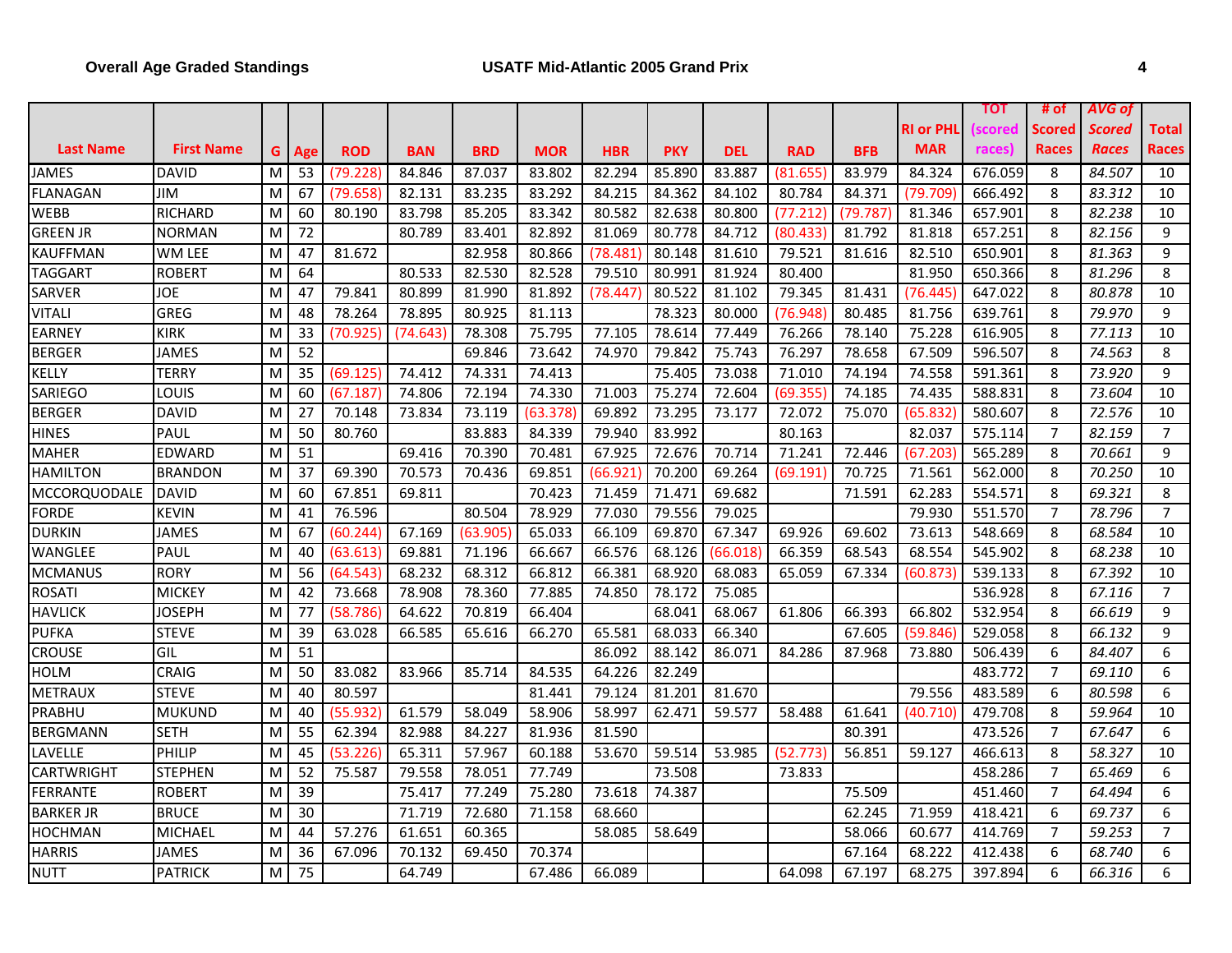| <b>COOPER</b>    | <b>STAN</b>        | M | 46 | 78.295 | 81.079 | 74.020 | 77.975 |        |        |        |        |        | 69.078 | 380.447 | 5                | 76.089 | 5              |
|------------------|--------------------|---|----|--------|--------|--------|--------|--------|--------|--------|--------|--------|--------|---------|------------------|--------|----------------|
| <b>MCMENAMIN</b> | <b>JOHN</b>        | M | 47 | 60.364 |        | 64.331 | 63.291 |        |        | 65.365 |        | 66.023 | 57.883 | 377.257 | 6                | 62.876 | 6              |
| <b>PATTON</b>    | <b>RUSS</b>        | M | 49 |        | 78.533 |        |        | 72.491 | 74.810 | 71.956 | 73.187 |        |        | 370.977 | 6                | 61.830 | 5              |
| <b>KAMPF</b>     | WILLIAM            | M | 47 |        |        | 72.304 |        | 72.882 |        | 73.681 |        | 74.022 | 69.955 | 362.844 | 5                | 72.569 | 5              |
| <b>GOLDTHORP</b> | <b>JOHN</b>        | M | 26 | 63.949 | 72.932 | 73.604 |        |        | 73.435 |        |        |        | 70.083 | 354.003 | 5                | 70.801 | 5              |
| <b>HERRING</b>   | LEONARD            | M | 57 | 56.937 |        | 59.142 | 56.098 |        | 61.147 | 57.718 |        |        | 57.159 | 348.201 | 6                | 58.034 | 6              |
| <b>MARTINSON</b> | <b>ROSS</b>        | M | 27 |        | 86.511 | 87.714 |        |        | 83.676 |        |        |        | 87.004 | 344.905 | 4                | 86.226 | $\overline{4}$ |
| <b>GARDNER</b>   | <b>RICHARD</b>     | M | 57 | 65.102 |        | 68.662 | 66.768 |        |        |        |        | 64.274 | 64.585 | 329.391 | 5                | 65.878 | 5              |
| <b>EAST</b>      | <b>DANIEL</b>      | M | 41 | 58.388 | 65.632 | 66.159 | 67.936 | 64.211 |        |        |        |        |        | 322.326 | 6                | 53.721 | 5              |
| SZYMANSKI        | RICHARD            | M | 40 | 59.046 | 64.846 | 67.743 | 68.394 |        |        |        |        |        | 60.533 | 320.562 | 5                | 64.112 | 5              |
| <b>TOWNSEND</b>  | <b>HERB</b>        | M | 66 | 79.389 | 77.262 | 77.976 |        | 82.014 |        |        |        |        |        | 316.641 | 5                | 63.328 | 4              |
| <b>BIGGIN</b>    | <b>HUGH</b>        | M | 49 |        |        | 78.693 |        |        | 78.042 |        | 75.103 |        | 79.497 | 311.335 | $\overline{4}$   | 77.834 | $\overline{4}$ |
| <b>CLARKE</b>    | <b>JOHN</b>        | M | 50 | 71.783 | 78.249 | 79.663 | 78.004 |        |        |        |        |        |        | 307.699 | 5                | 61.540 | $\overline{4}$ |
| <b>DAVIS</b>     | <b>JULIAN</b>      | M | 42 |        |        | 52.952 | 63.802 |        |        | 61.582 | 61.659 | 65.283 |        | 305.278 | $\boldsymbol{6}$ | 50.880 | 5              |
| <b>SCHULTZ</b>   | JOHN               | M | 72 | 58.793 |        | 63.554 |        |        |        | 62.447 |        | 63.551 | 54.277 | 302.622 | 5                | 60.524 | 5              |
| <b>KEENYA</b>    | <b>SEITO</b>       | M | 54 | 72.939 |        | 76.522 | 71.334 | 79.424 |        |        |        |        |        | 300.219 | 5                | 60.044 | 4              |
| <b>JENKINS</b>   | <b>BILL</b>        | M | 46 | 71.984 |        | 75.646 | 74.947 |        |        |        |        |        | 71.487 | 294.064 | 4                | 73.516 | $\overline{4}$ |
| <b>GILBERT</b>   | <b>BRUCE</b>       | M | 69 |        | 75.090 |        | 71.109 |        | 72.218 |        | 71.098 |        |        | 289.515 | 5                | 57.903 | $\overline{4}$ |
| <b>NICOLINI</b>  | <b>CHRISTIAN</b>   | M | 40 | 53.483 |        | 59.383 | 62.202 |        |        | 61.990 |        |        | 45.909 | 282.967 | 5                | 56.593 | 5              |
| <b>CAULLER</b>   | GREG               | M | 45 |        |        | 91.003 |        |        |        | 86.113 |        | 87.882 |        | 264.998 | 4                | 66.250 | 3              |
| <b>MCCARTHY</b>  | MICHAEL            | M | 39 |        |        | 61.451 |        | 64.629 |        | 67.421 |        |        | 66.765 | 260.266 | 4                | 65.067 | $\overline{4}$ |
| <b>SHIELDS</b>   | <b>CHUCK</b>       | M | 46 |        |        |        | 84.931 | 84.751 | 86.566 |        |        |        |        | 256.248 | 4                | 64.062 | 3              |
| <b>MCGINLEY</b>  | <b>THOMAS</b>      | M | 42 |        |        | 61.729 | 63.981 | 61.963 |        |        | 57.531 |        |        | 245.204 | 5                | 49.041 | $\overline{4}$ |
| LANIER           | KAREEM             | M | 32 |        |        |        | 80.680 | 79.452 |        | 80.364 |        |        |        | 240.496 | 4                | 60.124 | 3              |
| <b>HOSACK</b>    | <b>ED</b>          | M | 45 | 76.555 | 80.132 | 80.017 |        |        |        |        |        |        |        | 236.704 | 4                | 59.176 | 3              |
| <b>BULL</b>      | <b>JASON</b>       | M | 25 |        | 77.834 | 77.843 |        |        | 79.712 |        |        |        |        | 235.389 | 4                | 58.847 | $\mathsf{3}$   |
| CAMPBELL         | <b>DOUGLAS</b>     | M | 57 |        | 81.002 | 82.148 |        |        |        |        |        |        | 68.059 | 231.209 | 3                | 77.070 | $\mathbf{3}$   |
| <b>FRANCIS</b>   | PERRY              | M | 54 | 74.829 |        | 79.717 |        |        |        |        |        |        | 75.890 | 230.436 | $\overline{3}$   | 76.812 | $\overline{3}$ |
| PRABHU           | <b>PRACHETAS</b>   | M | 13 |        | 47.294 |        | 45.936 |        | 46.225 |        | 44.698 |        | 44.077 | 228.230 | 5                | 45.646 | 5              |
| <b>JENNINGS</b>  | TOM                | M | 61 | 75.674 |        | 77.532 |        |        |        |        |        |        | 73.878 | 227.084 | 3                | 75.695 | 3              |
| <b>BIZAL</b>     | <b>MICHAEL</b>     | M | 44 | 70.660 | 74.296 | 74.864 |        |        |        |        |        |        |        | 219.820 | 4                | 54.955 | 3              |
| LEMON            | <b>BILL</b>        | M | 47 |        | 68.300 | 74.892 | 74.895 |        |        |        |        |        |        | 218.087 | 4                | 54.522 | 3              |
| SULLIVAN         | <b>BRIAN</b>       | M | 45 |        |        |        |        |        | 74.584 |        | 72.414 |        | 70.452 | 217.450 | 3                | 72.483 | $\overline{3}$ |
| <b>DONOHUE</b>   | <b>DAVID</b>       | M | 34 | 70.648 | 71.741 | 72.796 |        |        |        |        |        |        |        | 215.185 | 4                | 53.796 | 3              |
| <b>ORTHMANN</b>  | <b>TREVOR</b>      | M | 35 |        |        | 73.023 |        |        |        |        |        | 73.048 | 66.386 | 212.457 | 3                | 70.819 | 3              |
| FERNANDEZ        | <b>RAYMOND</b>     | M | 40 | 67.586 |        | 73.661 |        |        |        |        | 70.872 |        |        | 212.119 | $\overline{4}$   | 53.030 | 3              |
| LEVINE           | <b>FRANK</b>       | M | 91 |        |        |        |        |        | 72.988 |        | 61.677 |        | 72.969 | 207.634 | 3                | 69.211 | 3              |
| <b>DRUMMOND</b>  | <b>MARK</b>        | M | 30 | 67.088 |        | 71.644 | 68.073 |        |        |        |        |        |        | 206.805 | 4                | 51.701 | $\mathsf{3}$   |
| <b>VERRY</b>     | <b>CHRISTOPHER</b> | M | 28 |        |        |        | 65.804 | 67.746 | 70.428 |        |        |        |        | 203.978 | 4                | 50.995 | 3              |
|                  |                    |   |    |        |        |        |        |        |        |        |        |        |        |         |                  |        |                |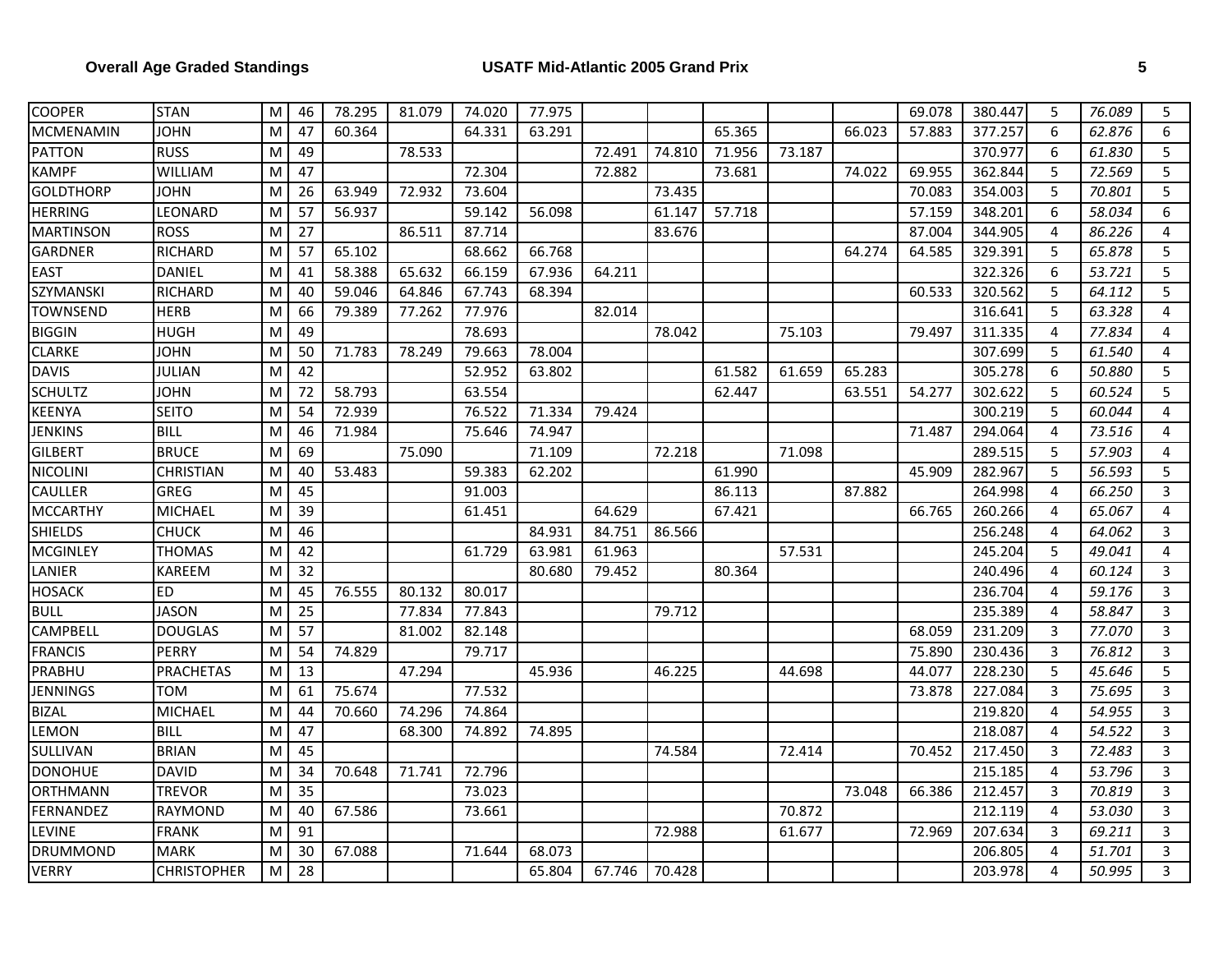| <b>MCSHERRY</b>   | <b>DAVE</b>        | M | 50              |        |        |        |        | 67.448 |        | 66.659 |        | 69.352 |        | 203.459 | 4              | 50.865 | 3              |
|-------------------|--------------------|---|-----------------|--------|--------|--------|--------|--------|--------|--------|--------|--------|--------|---------|----------------|--------|----------------|
| <b>MOORE</b>      | <b>JEFF</b>        | M | $\overline{37}$ |        |        | 69.716 |        |        |        |        |        | 64.417 | 65.774 | 199.907 | 3              | 66.636 | 3              |
| <b>YERMISH</b>    | <b>IRA</b>         | M | 57              | 64.845 |        | 68.152 |        |        |        |        |        |        | 63.063 | 196.060 | 3              | 65.353 | 3              |
| <b>SMITH</b>      | <b>WILLIAM</b>     | M | 62              |        | 64.578 |        | 66.065 |        |        |        |        |        | 64.633 | 195.276 | 3              | 65.092 | $\mathbf{3}$   |
| WEYGANDT          | <b>NEIL</b>        | M | 58              | 63.730 |        | 66.591 |        |        |        |        |        |        | 63.418 | 193.739 | $\overline{3}$ | 64.580 | $\mathbf{3}$   |
| <b>BROOKS</b>     | <b>CHARLES</b>     | M | 58              | 65.383 |        | 65.714 |        |        |        |        |        |        | 60.143 | 191.240 | $\mathbf{3}$   | 63.747 | $\mathbf{3}$   |
| AROMANDO          | WILLIAM            | M | 37              |        |        | 68.268 | 67.591 |        |        |        |        |        | 52.470 | 188.329 | 3              | 62.776 | 3              |
| WIETLISBACH       | <b>BRUCE</b>       | M | 47              |        |        |        | 61.901 | 61.011 | 62.791 |        |        |        |        | 185.703 | 4              | 46.426 | 3              |
| <b>PISCITELLI</b> | <b>NICHOLAS</b>    | M | 38              | 60.733 |        | 61.107 |        |        |        |        |        |        | 61.081 | 182.921 | $\mathbf{3}$   | 60.974 | $\mathbf{3}$   |
| <b>NDEREBA</b>    | SAMUEL             | M | 28              |        |        |        |        |        |        |        |        | 90.812 | 88.951 | 179.763 | $\overline{2}$ | 89.882 | $\overline{2}$ |
| PERMAR            | <b>TERRY</b>       | M | 50              |        |        | 88.758 |        |        |        |        |        | 88.937 |        | 177.695 | $\mathbf{3}$   | 59.232 | $\overline{2}$ |
| <b>HAXTON</b>     | <b>TOM</b>         | M | 23              |        |        | 88.266 |        |        |        |        |        |        | 84.508 | 172.774 | $\overline{2}$ | 86.387 | $\overline{2}$ |
| <b>MCKINNEY</b>   | <b>RALPH</b>       | M | 60              | 55.155 | 58.551 | 58.594 |        |        |        |        |        |        |        | 172.300 | 4              | 43.075 | 3              |
| <b>BAIRD</b>      | <b>MICHAEL</b>     | M | 23              |        | 85.746 |        |        |        |        |        |        |        | 86.531 | 172.277 | $\overline{2}$ | 86.139 | $\overline{2}$ |
| <b>CARROLL</b>    | <b>JOHN</b>        | M | 42              |        |        | 87.496 |        | 84.390 |        |        |        |        |        | 171.886 | 3              | 57.295 | $\overline{2}$ |
| <b>KELLY</b>      | <b>JOHN</b>        | M | 44              | 81.233 |        | 87.432 |        |        |        |        |        |        |        | 168.665 | 3              | 56.222 | $\overline{2}$ |
| <b>HERMAN</b>     | <b>GERALD</b>      | M | 61              | 50.960 |        | 55.169 |        |        |        |        |        |        | 61.503 | 167.632 | 3              | 55.877 | 3              |
| <b>PETRILLA</b>   | PAUL               | M | 41              | 56.453 |        | 55.601 |        |        |        |        |        |        | 54.407 | 166.461 | $\mathbf{3}$   | 55.487 | $\mathbf{3}$   |
| <b>DAVIES</b>     | <b>KEITH</b>       | M | 45              |        | 84.091 |        |        |        | 81.464 |        |        |        |        | 165.555 | 3              | 55.185 | $\overline{2}$ |
| <b>MICK</b>       | <b>SEAN</b>        | M | 29              |        |        |        |        |        |        |        |        | 82.794 | 82.609 | 165.403 | $\overline{2}$ | 82.702 | $\overline{2}$ |
| <b>MOSKOVITZ</b>  | <b>JACK</b>        | M | 64              | 52.521 | 58.202 | 54.651 |        |        |        |        |        |        |        | 165.374 | 4              | 41.344 | $\mathbf{3}$   |
| WELSH             | <b>DAVID</b>       | M | 28              |        | 83.084 |        | 81.434 |        |        |        |        |        |        | 164.518 | 3              | 54.839 | $\overline{2}$ |
| PADILLA           | <b>MIKE</b>        | M | 31              |        |        |        |        |        | 83.031 |        | 79.628 |        |        | 162.659 | 3              | 54.220 | $\overline{2}$ |
| <b>GRUNWALD</b>   | <b>MICHAEL</b>     | M | $\overline{39}$ |        |        | 54.093 |        | 58.689 |        |        |        |        | 49.136 | 161.918 | $\mathsf{3}$   | 53.973 | $\mathsf{3}$   |
| REINHART          | <b>RICHARD</b>     | M | 56              | 58.740 |        | 57.954 |        |        |        |        |        |        | 45.031 | 161.725 | 3              | 53.908 | 3              |
| NIBLETT           | <b>RON</b>         | M | 56              |        |        | 80.689 | 80.761 |        |        |        |        |        |        | 161.450 | 3              | 53.817 | $\overline{2}$ |
| ALEXANDER         | <b>NORMAN</b>      | M | 51              |        |        | 61.196 |        |        |        |        |        | 55.833 | 43.846 | 160.875 | 3              | 53.625 | $\mathbf{3}$   |
| <b>ELABARGER</b>  | <b>MICHAEL</b>     | M | 32              |        | 81.420 |        |        |        |        |        |        |        | 79.283 | 160.703 | $\overline{2}$ | 80.352 | $\overline{2}$ |
| <b>PRECOPIO</b>   | <b>MICHAEL</b>     | M | 44              |        |        | 80.514 |        |        |        |        | 79.898 |        |        | 160.412 | 3              | 53.471 | $\overline{2}$ |
| <b>PRINCE</b>     | <b>ADAM</b>        | M | 41              |        | 79.864 |        | 79.604 |        |        |        |        |        |        | 159.468 | 3              | 53.156 | $\overline{2}$ |
| <b>GOULD</b>      | <b>BRIAN</b>       | M | 26              |        |        |        |        |        | 79.060 |        |        |        | 77.941 | 157.001 | 2              | 78.501 | $\overline{2}$ |
| <b>BROWN</b>      | ART                | M | 60              |        | 76.471 | 80.019 |        |        |        |        |        |        |        | 156.490 | 3              | 52.163 | $\overline{2}$ |
| MEEHAN            | <b>RORY</b>        | M | 48              |        | 79.689 |        | 75.794 |        |        |        |        |        |        | 155.483 | 3              | 51.828 | $\overline{2}$ |
| <b>JONES</b>      | <b>TIM</b>         | M | 45              | 73.841 |        | 79.122 |        |        |        |        |        |        |        | 152.963 | 3              | 50.988 | 2              |
| <b>DIMMIG</b>     | <b>DEAN</b>        | M | 42              | 75.623 |        | 77.263 |        |        |        |        |        |        |        | 152.886 | $\mathbf{3}$   | 50.962 | $\overline{2}$ |
| <b>BENNETT</b>    | <b>ROBERT</b>      | M | 63              |        |        |        | 74.325 | 75.265 |        |        |        |        |        | 149.590 | $\mathbf{3}$   | 49.863 | $\overline{2}$ |
| <b>MERTZ</b>      | <b>CHRISTOPHER</b> | M | 33              | 73.518 |        |        |        | 73.390 |        |        |        |        |        | 146.908 | 3              | 48.969 | $\overline{2}$ |
| SHEARER           | ANDREW             | M | 41              |        |        |        |        |        |        | 76.412 |        |        | 67.925 | 144.337 | $\overline{2}$ | 72.169 | $\overline{2}$ |
| <b>KUNZ</b>       | <b>BRIAN</b>       | M | 55              | 66.997 |        |        |        |        |        |        | 72.309 |        |        | 139.306 | 3              | 46.435 | $\overline{2}$ |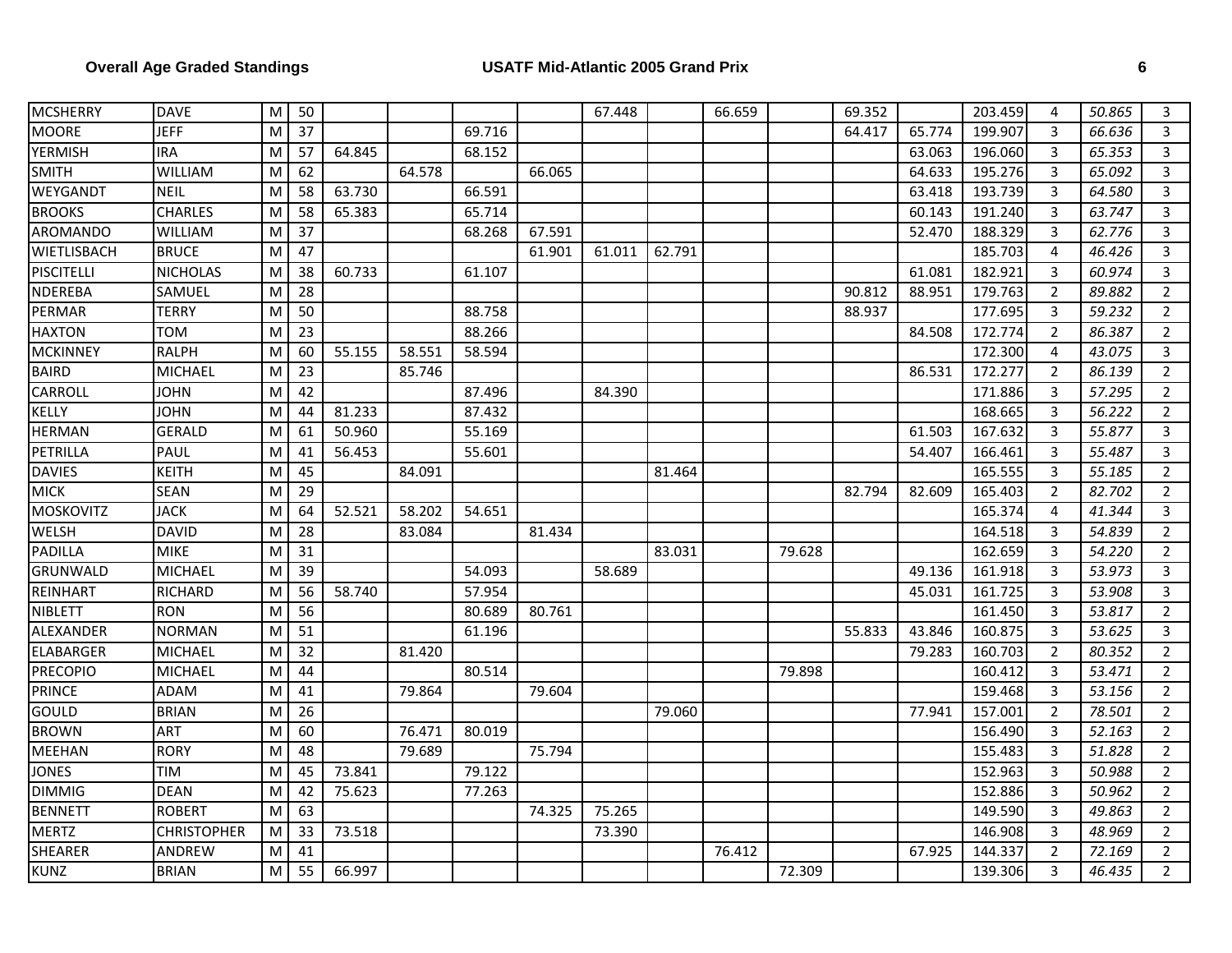| <b>MCMAHON</b>    | <b>ROBERT</b>  | M | 45 |        |        | 69.185 |        |        |        |        |        | 69.587 |        | 138.772 | 3              | 46.257 | $\overline{2}$ |
|-------------------|----------------|---|----|--------|--------|--------|--------|--------|--------|--------|--------|--------|--------|---------|----------------|--------|----------------|
| <b>MULLEN</b>     | <b>NACE</b>    | M | 48 |        |        |        |        |        |        |        |        | 69.838 | 65.797 | 135.635 | 2              | 67.818 | $\overline{2}$ |
| <b>HUBBARD</b>    | <b>BRUCE</b>   | M | 59 | 68.423 |        |        |        |        |        | 67.005 |        |        |        | 135.428 | 3              | 45.143 | $\overline{2}$ |
| <b>HOLZER</b>     | <b>DALE</b>    | M | 14 |        |        |        | 67.617 |        |        | 66.285 |        |        |        | 133.902 | 3              | 44.634 | $\overline{2}$ |
| <b>JOHNSON</b>    | <b>THOMAS</b>  | M | 48 |        |        | 68.039 |        |        |        |        | 65.347 |        |        | 133.386 | 3              | 44.462 | $\overline{2}$ |
| <b>HOFFMAN</b>    | <b>JOSEPH</b>  | M | 54 |        |        | 61.911 |        | 70.508 |        |        |        |        |        | 132.419 | 3              | 44.140 | $\overline{2}$ |
| GROSSMAN          | CARL           | M | 58 | 64.005 |        | 67.974 |        |        |        |        |        |        |        | 131.979 | 3              | 43.993 | $\overline{2}$ |
| WEBER             | <b>BILL</b>    | M | 43 | 64.992 |        | 66.752 |        |        |        |        |        |        |        | 131.744 | 3              | 43.915 | $\overline{2}$ |
| <b>CLARKE</b>     | <b>STEVE</b>   | M | 46 |        |        |        |        | 60.598 | 70.885 |        |        |        |        | 131.483 | 3              | 43.828 | 2              |
| <b>NAST</b>       | <b>DAVID</b>   | M | 35 |        |        | 40.621 | 44.475 |        |        |        |        |        | 42.421 | 127.517 | 3              | 42.506 | 3              |
| <b>HOROWITZ</b>   | <b>JACK</b>    | M | 42 |        | 63.050 | 63.400 |        |        |        |        |        |        |        | 126.450 | 3              | 42.150 | $\overline{2}$ |
| <b>JAKUBOWSKI</b> | <b>JOHN</b>    | M | 49 |        |        | 60.709 |        |        |        |        |        | 64.105 |        | 124.814 | 3              | 41.605 | $\overline{2}$ |
| <b>BALL</b>       | WILL           | M | 43 |        |        | 60.982 |        |        | 63.602 |        |        |        |        | 124.584 | 3              | 41.528 | $\overline{2}$ |
| <b>MCHUGH</b>     | PETE           | M | 55 |        |        | 58.716 |        |        |        |        |        |        | 64.828 | 123.544 | $\overline{2}$ | 61.772 | 2              |
| <b>LOCK</b>       | <b>EVAN</b>    | M | 45 |        |        |        |        |        | 63.224 |        | 60.000 |        |        | 123.224 | 3              | 41.075 | $\overline{2}$ |
| <b>PULEO</b>      | <b>JOSEPH</b>  | M | 38 |        | 47.922 |        |        |        |        |        |        | 75.067 |        | 122.989 | 3              | 40.996 | $\overline{2}$ |
| MACKENZIE         | <b>JOHN</b>    | M | 51 | 62.435 |        |        |        |        |        |        |        |        | 60.284 | 122.719 | $\overline{2}$ | 61.360 | $\overline{2}$ |
| <b>LION</b>       | <b>BOB</b>     | M | 52 |        |        | 60.432 |        |        |        |        |        |        | 60.673 | 121.105 | 2              | 60.553 | $\overline{2}$ |
| <b>SPINA</b>      | LOUIS          | M | 75 |        |        | 56.658 | 61.834 |        |        |        |        |        |        | 118.492 | 3              | 39.497 | $\overline{2}$ |
| <b>THALER II</b>  | <b>JOHN</b>    | M | 53 |        |        | 59.919 |        |        |        |        |        |        | 58.383 | 118.302 | $\overline{2}$ | 59.151 | $\overline{2}$ |
| <b>ISAAC</b>      | PAUL           | M | 41 |        |        | 39.318 | 36.938 |        |        |        |        |        | 40.366 | 116.622 | 3              | 38.874 | 3              |
| SARMIENTO         | E <sub>D</sub> | M | 40 |        |        | 59.119 |        |        |        |        | 56.819 |        |        | 115.938 | 3              | 38.646 | $\overline{2}$ |
| <b>HAYDEN</b>     | <b>DWIGHT</b>  | M | 56 |        |        | 58.865 |        |        |        |        |        |        | 56.990 | 115.855 | $\overline{2}$ | 57.928 | $\overline{2}$ |
| <b>MORRIS</b>     | <b>GEORGE</b>  | M | 71 |        | 55.320 |        | 58.091 |        |        |        |        |        |        | 113.411 | 3              | 37.804 | $\overline{2}$ |
| <b>JANAS</b>      | <b>FRANK</b>   | M | 52 |        |        | 61.705 |        |        |        |        |        |        | 49.983 | 111.688 | $\overline{2}$ | 55.844 | $\overline{2}$ |
| <b>MARSIT</b>     | <b>MATTHEW</b> | M | 24 |        |        |        |        |        | 56.912 | 52.756 |        |        |        | 109.668 | 3              | 36.556 | $\overline{2}$ |
| <b>DIEHM</b>      | <b>CHRIS</b>   | M | 40 |        |        | 58.122 |        | 49.022 |        |        |        |        |        | 107.144 | 3              | 35.715 | $\overline{2}$ |
| <b>SCHULER</b>    | <b>ROBERT</b>  | M | 56 |        |        | 48.279 | 56.135 |        |        |        |        |        |        | 104.414 | 3              | 34.805 | $\overline{2}$ |
| LANG              | <b>GLENN</b>   | M | 49 |        | 39.249 |        |        |        |        |        |        |        | 64.753 | 104.002 | $\overline{2}$ | 52.001 | $\overline{2}$ |
| <b>MCGINNIS</b>   | PHIL           | M | 47 | 49.128 |        | 48.696 |        |        |        |        |        |        |        | 97.824  | 3              | 32.608 | $\overline{2}$ |
| <b>BLYN</b>       | <b>GEORGE</b>  | M | 85 |        |        | 44.379 | 50.581 |        |        |        |        |        |        | 94.960  | 3              | 31.653 | $\overline{2}$ |
| <b>ITATI</b>      | <b>JOHN</b>    | M | 31 |        |        | 92.567 |        |        |        |        |        |        |        | 92.567  | $\overline{2}$ | 46.284 | $\mathbf{1}$   |
| <b>CLAVELLI</b>   | <b>MICHAEL</b> | M | 48 |        |        | 43.690 |        |        |        |        |        | 48.372 |        | 92.062  | 3              | 30.687 | $\overline{2}$ |
| SAVAGE            | <b>KARL</b>    | M | 25 |        | 89.401 |        |        |        |        |        |        |        |        | 89.401  | $\overline{2}$ | 44.701 | 1              |
| WASSELL           | JAY            | M | 27 |        | 86.898 |        |        |        |        |        |        |        |        | 86.898  | $\overline{2}$ | 43.449 | $\mathbf{1}$   |
| KINYANJUI         | <b>NEPHAT</b>  | M | 28 |        |        |        |        | 86.334 |        |        |        |        |        | 86.334  | $\overline{2}$ | 43.167 | $\mathbf{1}$   |
| <b>GOURLEY</b>    | <b>STEVE</b>   | M | 26 |        |        | 86.209 |        |        |        |        |        |        |        | 86.209  | $\overline{2}$ | 43.105 | $\mathbf{1}$   |
| PARLAPIANO        | THOMAS         | M | 24 |        |        |        |        |        |        |        |        |        | 86.062 | 86.062  | $\mathbf{1}$   | 86.062 | $\mathbf{1}$   |
| <b>KELLY</b>      | <b>KEVIN</b>   | M | 40 |        |        | 86.036 |        |        |        |        |        |        |        | 86.036  | $\overline{2}$ | 43.018 | $\mathbf{1}$   |
|                   |                |   |    |        |        |        |        |        |        |        |        |        |        |         |                |        |                |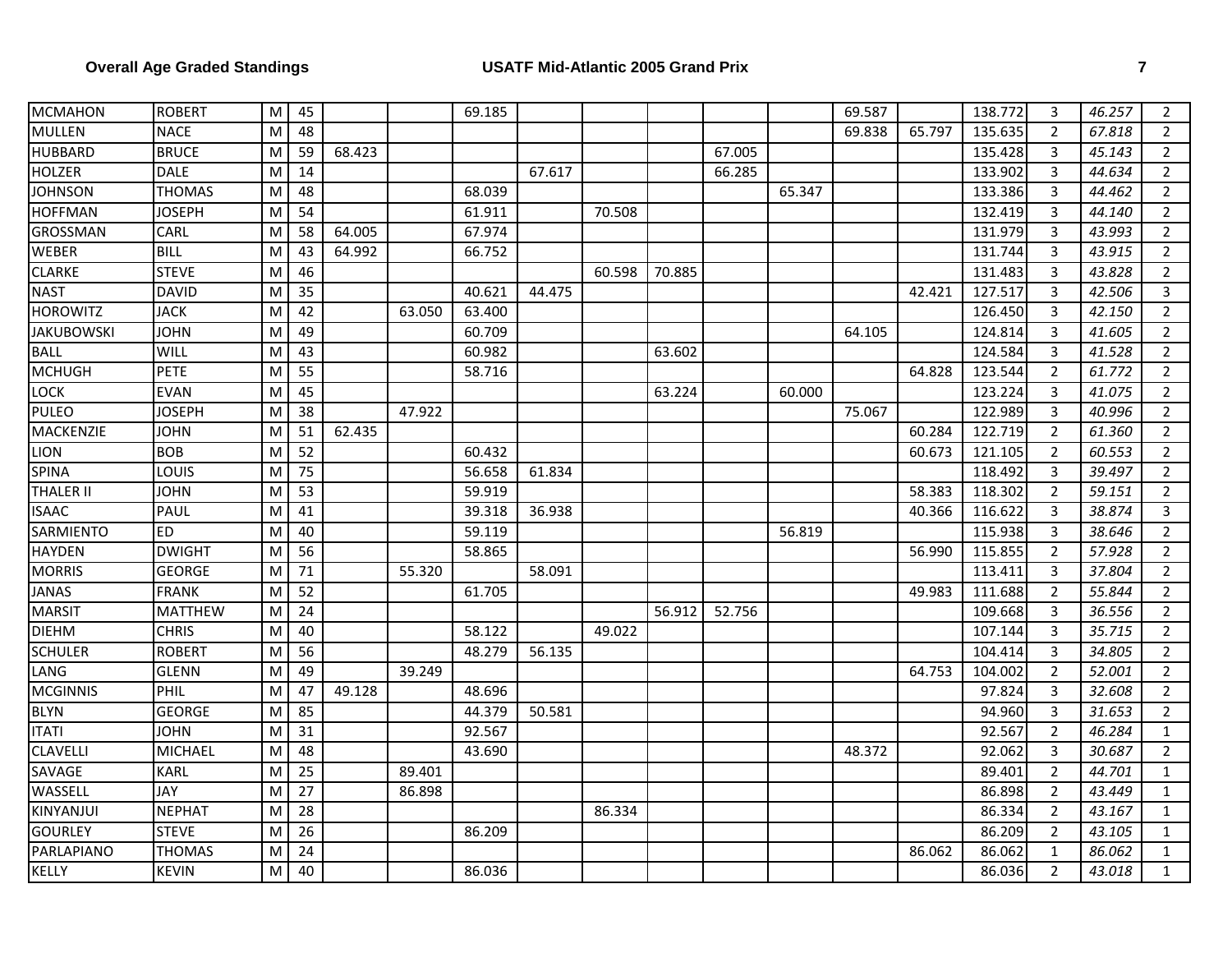| <b>BIELECKI</b>   | <b>GREG</b>        | M | 24              |        | 85.181 |        |        |        |        |        |        |        |        | 85.181 | $\overline{2}$ | 42.591 | $\mathbf{1}$ |
|-------------------|--------------------|---|-----------------|--------|--------|--------|--------|--------|--------|--------|--------|--------|--------|--------|----------------|--------|--------------|
| <b>SKELLY</b>     | <b>BRYAN</b>       | M | $\overline{23}$ |        |        |        |        |        |        |        |        | 84.924 |        | 84.924 | $\overline{2}$ | 42.462 | $\mathbf{1}$ |
| <b>GLEASON</b>    | <b>RYAN</b>        | M | 23              |        | 84.624 |        |        |        |        |        |        |        |        | 84.624 | 2              | 42.312 | $\mathbf{1}$ |
| <b>SKINNER</b>    | <b>DIRK</b>        | M | 50              |        |        | 84.516 |        |        |        |        |        |        |        | 84.516 | $\overline{2}$ | 42.258 | $\mathbf{1}$ |
| <b>CALLINAN</b>   | <b>EDWARD</b>      | M | 31              |        |        |        |        | 83.713 |        |        |        |        |        | 83.713 | $\overline{2}$ | 41.857 | $\mathbf{1}$ |
| <b>BORGHIUS</b>   | <b>BART</b>        | M | 29              |        | 83.531 |        |        |        |        |        |        |        |        | 83.531 | $\overline{2}$ | 41.766 | $\mathbf{1}$ |
| <b>JERMYN</b>     | TOM                | M | 42              |        | 82.522 |        |        |        |        |        |        |        |        | 82.522 | $\overline{2}$ | 41.261 | $\mathbf{1}$ |
| <b>BENJAMIN</b>   | <b>JASON</b>       | M | 30              |        |        | 81.612 |        |        |        |        |        |        |        | 81.612 | $\overline{2}$ | 40.806 | $\mathbf{1}$ |
| CALLINAN          | <b>TIMOTHY</b>     | M | 25              |        |        |        |        | 81.077 |        |        |        |        |        | 81.077 | $\overline{2}$ | 40.539 | $\mathbf{1}$ |
| <b>REYNOLDS</b>   | <b>ROBERT</b>      | M | 48              |        |        | 80.618 |        |        |        |        |        |        |        | 80.618 | $\overline{2}$ | 40.309 | $\mathbf{1}$ |
| <b>BORIAN</b>     | <b>PETER</b>       | M | 38              |        |        | 79.791 |        |        |        |        |        |        |        | 79.791 | $\overline{2}$ | 39.896 | $\mathbf{1}$ |
| <b>RHODES</b>     | <b>ELLIOT</b>      | M | $\overline{16}$ |        |        |        |        |        | 79.651 |        |        |        |        | 79.651 | $\overline{2}$ | 39.826 | $\mathbf{1}$ |
| <b>STUMP</b>      | <b>JESSE</b>       | M | 22              |        | 79.022 |        |        |        |        |        |        |        |        | 79.022 | 2              | 39.511 | $\mathbf{1}$ |
| <b>DELGUERCIO</b> | <b>VINCENT</b>     | M | $\overline{53}$ |        |        | 78.951 |        |        |        |        |        |        |        | 78.951 | $\overline{2}$ | 39.476 | $\mathbf{1}$ |
| <b>CRISPELL</b>   | <b>BRIAN</b>       | M | 29              |        |        |        |        |        |        |        |        |        | 78.677 | 78.677 | $\mathbf{1}$   | 78.677 | $\mathbf{1}$ |
| <b>YELLIN</b>     | <b>MARK</b>        | M | 49              |        | 78.044 |        |        |        |        |        |        |        |        | 78.044 | $\overline{2}$ | 39.022 | $\mathbf{1}$ |
| LANIER            | <b>KYLE</b>        | M | 32              |        |        |        | 77.697 |        |        |        |        |        |        | 77.697 | $\overline{2}$ | 38.849 | $\mathbf{1}$ |
| <b>HURFORD</b>    | <b>DONALD</b>      | M | 45              |        |        |        |        |        | 77.293 |        |        |        |        | 77.293 | $\overline{2}$ | 38.647 | $\mathbf{1}$ |
| <b>GILMAN</b>     | <b>MARK</b>        | M | 50              |        |        | 76.868 |        |        |        |        |        |        |        | 76.868 | $\overline{2}$ | 38.434 | $\mathbf{1}$ |
| <b>COPPENS</b>    | LOUIS              | M | 62              |        |        |        |        |        |        |        | 76.850 |        |        | 76.850 | $\overline{2}$ | 38.425 | $\mathbf{1}$ |
| ARMSTRONG         | <b>CLAY</b>        | M | 70              |        |        | 76.710 |        |        |        |        |        |        |        | 76.710 | $\overline{2}$ | 38.355 | $\mathbf{1}$ |
| POMPONIO          | <b>NICHOLAS</b>    | M | 53              |        |        | 75.603 |        |        |        |        |        |        |        | 75.603 | $\overline{2}$ | 37.802 | $\mathbf{1}$ |
| <b>WAGNER</b>     | <b>JOHN</b>        | M | 42              |        |        |        |        |        |        | 75.502 |        |        |        | 75.502 | $\overline{2}$ | 37.751 | $\mathbf{1}$ |
| <b>HOBAN</b>      | <b>RICHARD</b>     | M | 74              |        |        | 73.815 |        |        |        |        |        |        |        | 73.815 | $\overline{2}$ | 36.908 | $\mathbf{1}$ |
| <b>KOPACZ</b>     | <b>JOSEPH</b>      | M | 50              |        |        |        |        | 73.769 |        |        |        |        |        | 73.769 | $\overline{2}$ | 36.885 | $\mathbf{1}$ |
| <b>SCHRIFTMAN</b> | <b>ROSS</b>        | M | 52              |        |        | 73.694 |        |        |        |        |        |        |        | 73.694 | $\overline{2}$ | 36.847 | $\mathbf{1}$ |
| <b>NAGLE</b>      | <b>MARK</b>        | M | 45              |        |        | 73.680 |        |        |        |        |        |        |        | 73.680 | $\overline{2}$ | 36.840 | $\mathbf{1}$ |
| <b>KRACHUN</b>    | <b>SEAN</b>        | M | 11              |        | 73.672 |        |        |        |        |        |        |        |        | 73.672 | $\overline{2}$ | 36.836 | $\mathbf{1}$ |
| <b>DEDRICK</b>    | <b>FRED</b>        | M | 57              |        |        |        |        |        | 73.626 |        |        |        |        | 73.626 | $\overline{2}$ | 36.813 | $\mathbf{1}$ |
| LOREN             | <b>JOSHUA</b>      | M | 25              |        |        |        |        |        |        |        |        |        | 73.201 | 73.201 | $\mathbf{1}$   | 73.201 | $\mathbf{1}$ |
| <b>STANFILL</b>   | <b>ROBERT</b>      | M | 53              |        |        |        |        |        |        |        |        | 72.942 |        | 72.942 | $\overline{2}$ | 36.471 | $\mathbf{1}$ |
| PALMIERI          | <b>JOSEPH</b>      | M | 27              |        |        | 72.640 |        |        |        |        |        |        |        | 72.640 | $\overline{2}$ | 36.320 | $\mathbf{1}$ |
| <b>KENNEY</b>     | <b>FREDERICK</b>   | M | 44              |        |        |        |        |        | 72.571 |        |        |        |        | 72.571 | $\overline{2}$ | 36.286 | $\mathbf{1}$ |
| <b>GARGES</b>     | <b>CHRISTOPHER</b> | M | 30              | 72.157 |        |        |        |        |        |        |        |        |        | 72.157 | $\overline{2}$ | 36.079 | $\mathbf{1}$ |
| <b>SHEEHAN</b>    | TIM (THOMAS)       | M | 52              |        |        | 72.004 |        |        |        |        |        |        |        | 72.004 | $\overline{2}$ | 36.002 | $\mathbf{1}$ |
| <b>TORRES</b>     | <b>JOSE</b>        | M | 43              |        |        | 71.640 |        |        |        |        |        |        |        | 71.640 | $\overline{2}$ | 35.820 | $\mathbf{1}$ |
| <b>HOLZER</b>     | <b>SID</b>         | M | 49              |        |        |        |        |        |        | 70.840 |        |        |        | 70.840 | $\overline{2}$ | 35.420 | $\mathbf{1}$ |
| <b>INGRAHAM</b>   | CHALLEN            | M | 42              |        |        |        |        | 70.641 |        |        |        |        |        | 70.641 | $\overline{2}$ | 35.321 | $\mathbf{1}$ |
| <b>PALKA</b>      | <b>NICHOLAS</b>    | M | 25              |        |        | 70.543 |        |        |        |        |        |        |        | 70.543 | $\overline{2}$ | 35.272 | $\mathbf{1}$ |
|                   |                    |   |                 |        |        |        |        |        |        |        |        |        |        |        |                |        |              |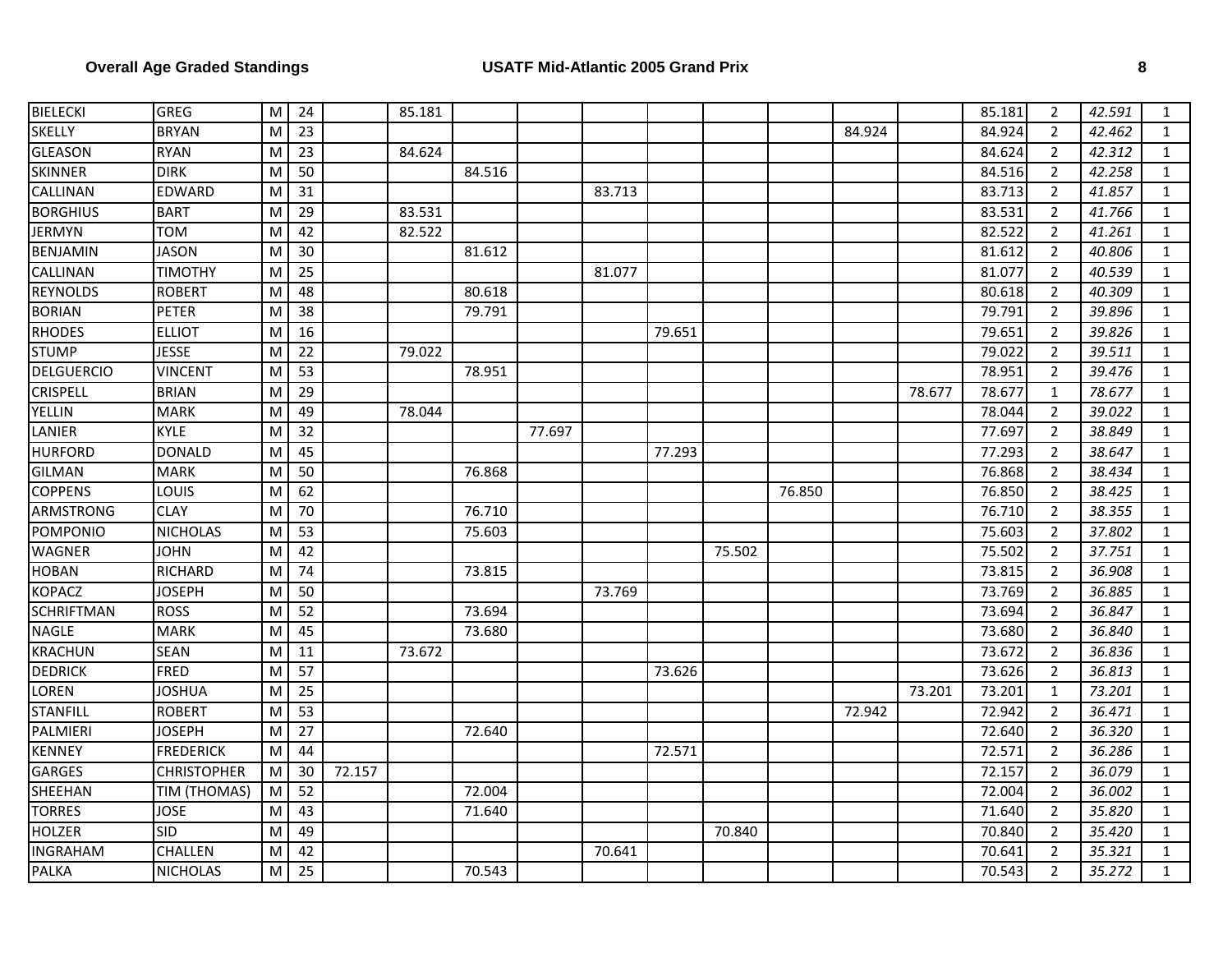| <b>ASHTON</b>     | <b>JOHN</b>    | M | 45 |        |        |        |        |        | 70.505 |        |        |        | 70.505 | 2              | 35.253 | $\mathbf{1}$ |
|-------------------|----------------|---|----|--------|--------|--------|--------|--------|--------|--------|--------|--------|--------|----------------|--------|--------------|
| <b>CLARK</b>      | <b>ROGER</b>   | M | 64 |        |        |        | 70.343 |        |        |        |        |        | 70.343 | $\overline{2}$ | 35.172 | $\mathbf{1}$ |
| <b>WRIGHT</b>     | <b>KEITH</b>   | M | 48 |        |        | 69.292 |        |        |        |        |        |        | 69.292 | $\overline{2}$ | 34.646 | $\mathbf{1}$ |
| <b>HUEY</b>       | <b>ROBERT</b>  | M | 50 |        |        | 69.152 |        |        |        |        |        |        | 69.152 | $\overline{2}$ | 34.576 | $\mathbf{1}$ |
| <b>BOUCHER</b>    | <b>NORMAND</b> | M | 55 | 69.150 |        |        |        |        |        |        |        |        | 69.150 | $\overline{2}$ | 34.575 | $\mathbf{1}$ |
| <b>MASTASCUSA</b> | <b>MARTIN</b>  | M | 42 |        |        | 69.021 |        |        |        |        |        |        | 69.021 | 2              | 34.511 | $\mathbf{1}$ |
| <b>GALINTA</b>    | <b>RICK</b>    | M | 77 |        |        |        |        |        | 68.605 |        |        |        | 68.605 | $\overline{2}$ | 34.303 | $\mathbf{1}$ |
| CHAN              | <b>ED</b>      | M | 37 |        |        | 67.659 |        |        |        |        |        |        | 67.659 | $\overline{2}$ | 33.830 | $\mathbf{1}$ |
| <b>DOUGLAS</b>    | EDWARD         | M | 26 |        | 67.537 |        |        |        |        |        |        |        | 67.537 | $\overline{2}$ | 33.769 | $\mathbf{1}$ |
| <b>SMITH</b>      | <b>STUART</b>  | M | 41 |        |        |        |        | 67.466 |        |        |        |        | 67.466 | $\overline{2}$ | 33.733 | $\mathbf{1}$ |
| CALDWELL          | <b>JEFFREY</b> | M | 48 |        |        |        | 66.713 |        |        |        |        |        | 66.713 | $\overline{2}$ | 33.357 | $\mathbf 1$  |
| <b>JACKSON</b>    | <b>GEORGE</b>  | M | 72 |        | 66.646 |        |        |        |        |        |        |        | 66.646 | $\overline{2}$ | 33.323 | $\mathbf{1}$ |
| <b>HOLZER</b>     | ZACHARY        | M | 16 |        |        |        | 65.725 |        |        |        |        |        | 65.725 | $\overline{2}$ | 32.863 | $\mathbf{1}$ |
| <b>GAVLICK</b>    | <b>STAN</b>    | M | 39 |        | 65.459 |        |        |        |        |        |        |        | 65.459 | $\overline{2}$ | 32.730 | $\mathbf{1}$ |
| <b>KRACHUN</b>    | PHILLIP        | M | 56 |        | 64.990 |        |        |        |        |        |        |        | 64.990 | $\overline{2}$ | 32.495 | $\mathbf{1}$ |
| <b>MUNRO</b>      | <b>GEORGE</b>  | M | 47 |        |        |        |        |        |        |        |        | 64.747 | 64.747 | $\mathbf{1}$   | 64.747 | $\mathbf{1}$ |
| RICHMAN           | <b>STEPHEN</b> | M | 62 |        |        |        |        |        | 64.663 |        |        |        | 64.663 | $\overline{2}$ | 32.332 | $\mathbf{1}$ |
| <b>THOMAS</b>     | <b>DAVID</b>   | M | 47 |        | 64.238 |        |        |        |        |        |        |        | 64.238 | $\overline{2}$ | 32.119 | $\mathbf{1}$ |
| KELLY             | <b>ROBERT</b>  | M | 45 |        |        |        |        |        |        |        | 63.867 |        | 63.867 | $\overline{2}$ | 31.934 | $\mathbf{1}$ |
| <b>DOUGLAS</b>    | <b>KEVIN</b>   | M | 17 |        |        |        |        |        |        |        |        | 63.801 | 63.801 | $\mathbf{1}$   | 63.801 | $\mathbf{1}$ |
| <b>FIGLIO</b>     | <b>TOM</b>     | M | 55 |        |        | 63.424 |        |        |        |        |        |        | 63.424 | $\overline{2}$ | 31.712 | $\mathbf{1}$ |
| <b>RICHEY</b>     | <b>ROBERT</b>  | M | 55 |        |        | 62.869 |        |        |        |        |        |        | 62.869 | $\overline{2}$ | 31.435 | $\mathbf{1}$ |
| <b>BARTINE</b>    | O HUNT         | M | 52 |        |        |        |        |        |        | 62.656 |        |        | 62.656 | $\overline{2}$ | 31.328 | $\mathbf{1}$ |
| <b>DIENNO</b>     | <b>DOMENIC</b> | M | 81 |        |        | 62.571 |        |        |        |        |        |        | 62.571 | $\overline{2}$ | 31.286 | $\mathbf{1}$ |
| <b>FARDELLA</b>   | <b>ANTHONY</b> | M | 45 | 61.975 |        |        |        |        |        |        |        |        | 61.975 | $\overline{2}$ | 30.988 | $\mathbf{1}$ |
| <b>WATERFIELD</b> | <b>JOHN</b>    | M | 64 |        |        | 61.756 |        |        |        |        |        |        | 61.756 | $\overline{2}$ | 30.878 | $\mathbf{1}$ |
| <b>COX</b>        | MICHAEL        | M | 30 |        |        |        |        |        |        |        |        | 61.596 | 61.596 | $\mathbf{1}$   | 61.596 | $\mathbf{1}$ |
| <b>TURCHETTI</b>  | <b>JOSEPH</b>  | M | 36 |        |        |        |        |        |        |        | 61.352 |        | 61.352 | $\overline{2}$ | 30.676 | $\mathbf{1}$ |
| <b>RODIO</b>      | <b>JOSEPH</b>  | M | 44 |        |        | 61.303 |        |        |        |        |        |        | 61.303 | $\overline{2}$ | 30.652 | $\mathbf{1}$ |
| <b>COONEY</b>     | <b>GORDON</b>  | M | 46 |        |        |        |        |        |        |        | 60.832 |        | 60.832 | $\overline{2}$ | 30.416 | $\mathbf{1}$ |
| <b>CARROLL</b>    | <b>STEPHEN</b> | M | 13 |        |        |        |        |        | 59.184 |        |        |        | 59.184 | $\overline{2}$ | 29.592 | $\mathbf{1}$ |
| <b>BILLSTEIN</b>  | DALE           | M | 54 | 58.249 |        |        |        |        |        |        |        |        | 58.249 | $\overline{2}$ | 29.125 | $\mathbf{1}$ |
| <b>HAUGH</b>      | JIM            | M | 32 |        |        |        |        |        |        |        |        | 57.512 | 57.512 | $\mathbf{1}$   | 57.512 | $\mathbf{1}$ |
| <b>SIMONSON</b>   | <b>BERYL</b>   | M | 56 |        |        | 57.369 |        |        |        |        |        |        | 57.369 | $\overline{2}$ | 28.685 | $\mathbf{1}$ |
| <b>MINCIN</b>     | AMOS           | M | 54 |        |        | 56.943 |        |        |        |        |        |        | 56.943 | $\overline{2}$ | 28.472 | $\mathbf{1}$ |
| CAMBURN           | <b>CHRIS</b>   | M | 31 |        |        | 56.235 |        |        |        |        |        |        | 56.235 | $\overline{2}$ | 28.118 | $\mathbf{1}$ |
| <b>KRUM</b>       | <b>BRADLEY</b> | M | 46 |        |        |        |        |        | 55.577 |        |        |        | 55.577 | $\overline{2}$ | 27.789 | $\mathbf{1}$ |
| <b>EINHAUS</b>    | EDWARD         | M | 52 |        |        |        |        | 55.140 |        |        |        |        | 55.140 | $\overline{2}$ | 27.570 | $\mathbf{1}$ |
| <b>HAMERSLY</b>   | EL.            | M | 51 |        |        |        |        |        |        |        |        | 54.971 | 54.971 | $\mathbf{1}$   | 54.971 | $\mathbf{1}$ |
|                   |                |   |    |        |        |        |        |        |        |        |        |        |        |                |        |              |